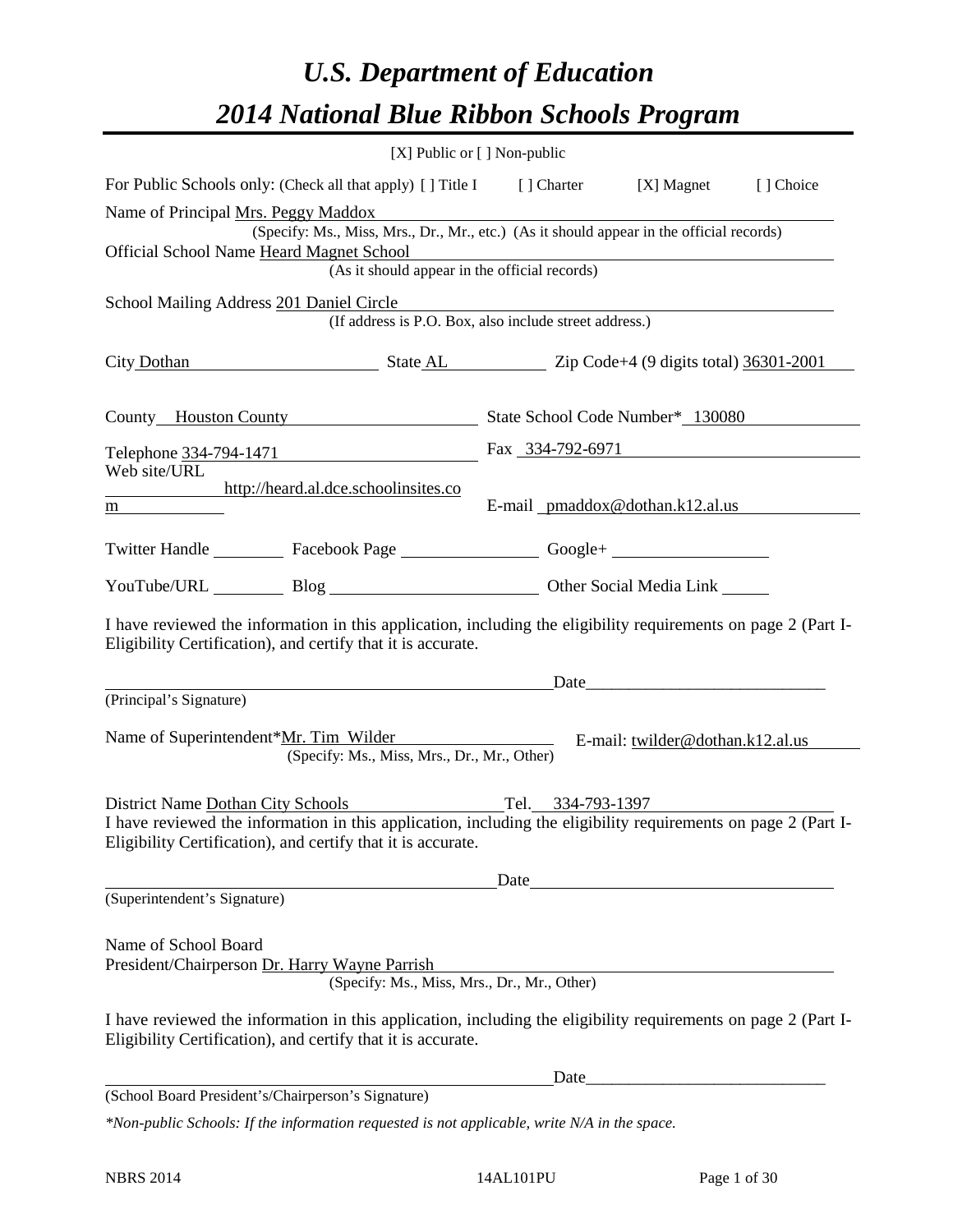#### **Include this page in the school's application as page 2.**

The signatures on the first page of this application (cover page) certify that each of the statements below concerning the school's eligibility and compliance with U.S. Department of Education, Office for Civil Rights (OCR) requirements is true and correct.

- 1. The school configuration includes one or more of grades K-12. (Schools on the same campus with one principal, even a K-12 school, must apply as an entire school.)
- 2. The school has made its Annual Measurable Objectives (AMOs) or Adequate Yearly Progress (AYP) each year for the past two years and has not been identified by the state as "persistently dangerous" within the last two years.
- 3. To meet final eligibility, a public school must meet the state's AMOs or AYP requirements in the 2013-2014 school year and be certified by the state representative. Any status appeals must be resolved at least two weeks before the awards ceremony for the school to receive the award.
- 4. If the school includes grades 7 or higher, the school must have foreign language as a part of its curriculum.
- 5. The school has been in existence for five full years, that is, from at least September 2008 and each tested grade must have been part of the school for the past three years.
- 6. The nominated school has not received the National Blue Ribbon Schools award in the past five years: 2009, 2010, 2011, 2012, or 2013.
- 7. The nominated school has no history of testing irregularities, nor have charges of irregularities been brought against the school at the time of nomination. The U.S. Department of Education reserves the right to disqualify a school's application and/or rescind a school's award if irregularities are later discovered and proven by the state.
- 8. The nominated school or district is not refusing Office of Civil Rights (OCR) access to information necessary to investigate a civil rights complaint or to conduct a district-wide compliance review.
- 9. The OCR has not issued a violation letter of findings to the school district concluding that the nominated school or the district as a whole has violated one or more of the civil rights statutes. A violation letter of findings will not be considered outstanding if OCR has accepted a corrective action plan from the district to remedy the violation.
- 10. The U.S. Department of Justice does not have a pending suit alleging that the nominated school or the school district as a whole has violated one or more of the civil rights statutes or the Constitution's equal protection clause.
- 11. There are no findings of violations of the Individuals with Disabilities Education Act in a U.S. Department of Education monitoring report that apply to the school or school district in question; or if there are such findings, the state or district has corrected, or agreed to correct, the findings.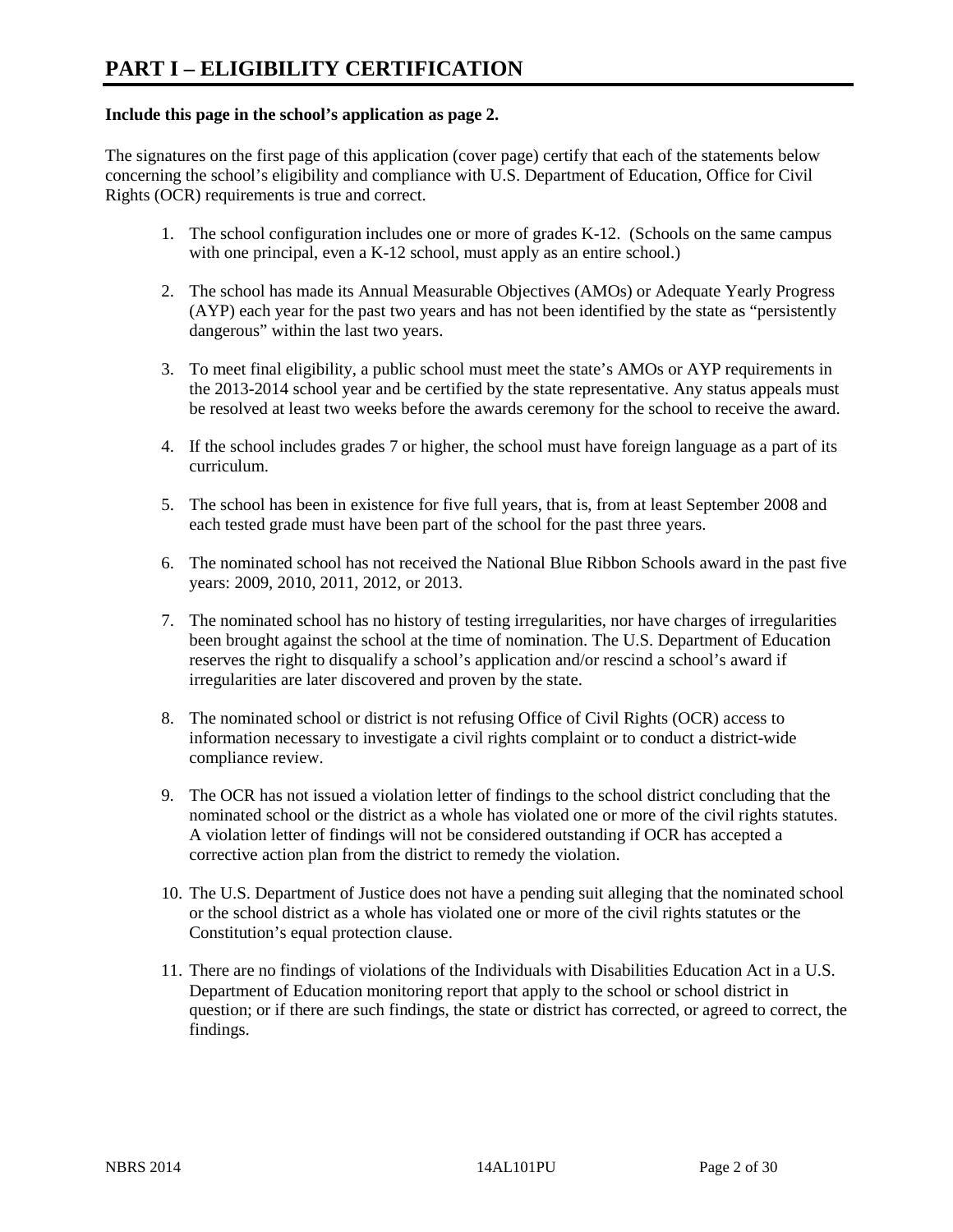# **PART II - DEMOGRAPHIC DATA**

#### **All data are the most recent year available.**

**DISTRICT** (Question 1 is not applicable to non-public schools)

| -1. | Number of schools in the district<br>(per district designation): | 11 Elementary schools (includes K-8)<br>4 Middle/Junior high schools |  |  |
|-----|------------------------------------------------------------------|----------------------------------------------------------------------|--|--|
|     |                                                                  | 2 High schools                                                       |  |  |
|     |                                                                  | $0 K-12$ schools                                                     |  |  |

17 TOTAL

**SCHOOL** (To be completed by all schools)

- 2. Category that best describes the area where the school is located:
	- [] Urban or large central city
	- [ ] Suburban with characteristics typical of an urban area
	- [ ] Suburban
	- [x] Small city or town in a rural area
	- [ ] Rural
- 3. 9 Number of years the principal has been in her/his position at this school.
- 4. Number of students as of October 1 enrolled at each grade level or its equivalent in applying school:

| Grade                           | # of         | # of Females | <b>Grade Total</b> |
|---------------------------------|--------------|--------------|--------------------|
|                                 | <b>Males</b> |              |                    |
| <b>PreK</b>                     | 0            | $\theta$     | $\Omega$           |
| K                               | 26           | 35           | 61                 |
| $\mathbf{1}$                    | 29           | 36           | 65                 |
| $\boldsymbol{2}$                | 36           | 27           | 63                 |
| 3                               | 34           | 32           | 66                 |
| 4                               | 31           | 31           | 62                 |
| 5                               | 30           | 27           | 57                 |
| 6                               | 0            | 0            | $\theta$           |
| 7                               | 0            | 0            | 0                  |
| 8                               | 0            | 0            | 0                  |
| 9                               | 0            | 0            | 0                  |
| 10                              | 0            | $\Omega$     | 0                  |
| 11                              | 0            | 0            | 0                  |
| 12                              | 0            | 0            | 0                  |
| <b>Total</b><br><b>Students</b> | 186          | 188          | 374                |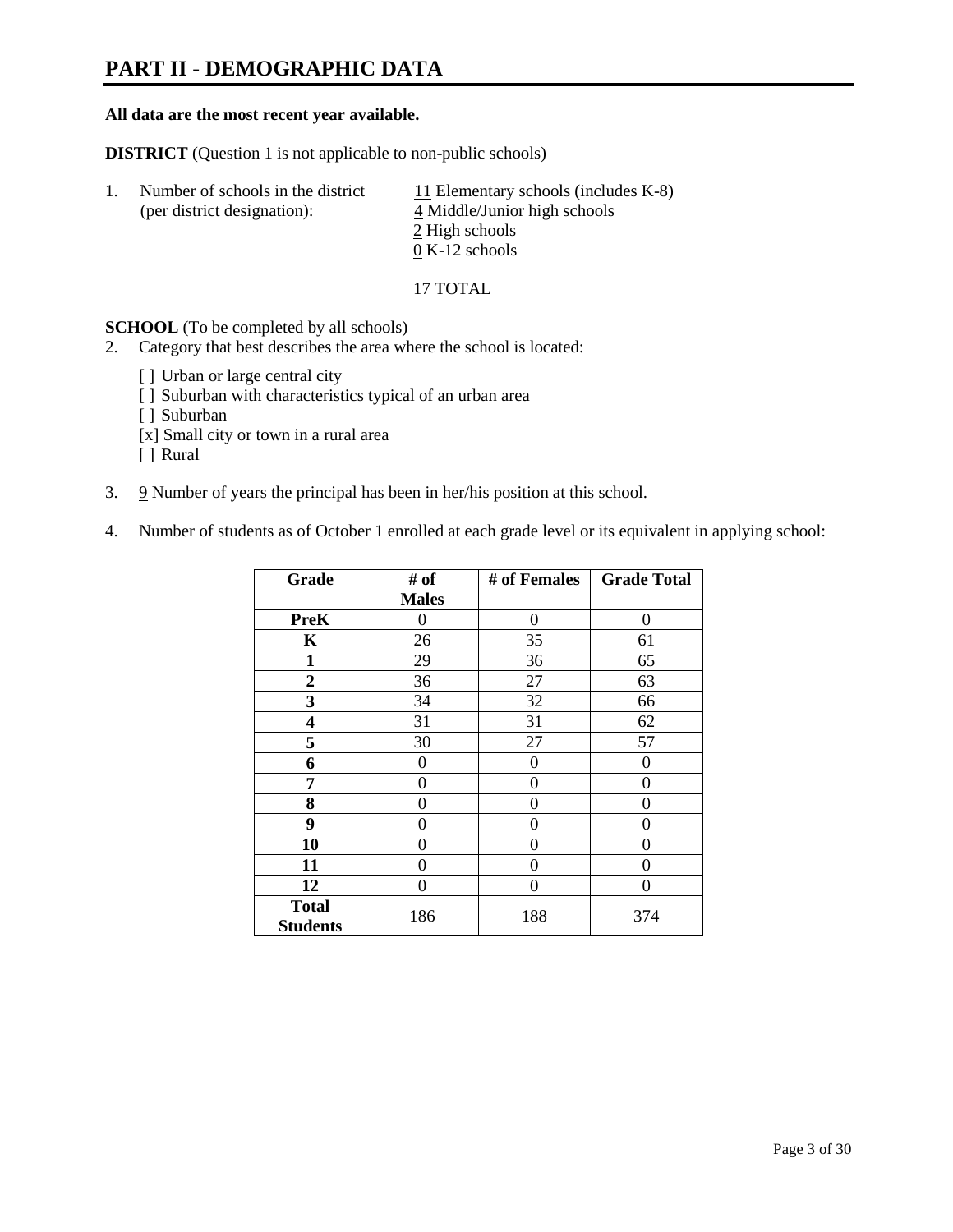the school: 3 % Asian

5. Racial/ethnic composition of  $\qquad \qquad \underline{0}$  % American Indian or Alaska Native 24 % Black or African American 3 % Hispanic or Latino 0 % Native Hawaiian or Other Pacific Islander 67 % White 3 % Two or more races **100 % Total**

(Only these seven standard categories should be used to report the racial/ethnic composition of your school. The Final Guidance on Maintaining, Collecting, and Reporting Racial and Ethnic Data to the U.S. Department of Education published in the October 19, 2007 *Federal Register* provides definitions for each of the seven categories.)

6. Student turnover, or mobility rate, during the 2012 - 2013 year: 7%

This rate should be calculated using the grid below. The answer to (6) is the mobility rate.

| <b>Steps For Determining Mobility Rate</b>    | Answer |
|-----------------------------------------------|--------|
| (1) Number of students who transferred to     |        |
| the school after October 1, 2012 until the    | 5      |
| end of the school year                        |        |
| (2) Number of students who transferred        |        |
| from the school after October 1, 2012 until   | 24     |
| the end of the 2012-2013 school year          |        |
| (3) Total of all transferred students [sum of | 29     |
| rows $(1)$ and $(2)$ ]                        |        |
| (4) Total number of students in the school as | 414    |
| of October 1                                  |        |
| $(5)$ Total transferred students in row $(3)$ | 0.070  |
| divided by total students in row (4)          |        |
| $(6)$ Amount in row $(5)$ multiplied by 100   |        |

7. English Language Learners (ELL) in the school:  $1\%$ Number of non-English languages represented:  $1$ 

Specify non-English languages: Spanish

1 Total number ELL

8. Students eligible for free/reduced-priced meals: 39 %

Total number students who qualify: 165

If this method is not an accurate estimate of the percentage of students from low-income families, or the school does not participate in the free and reduced-priced school meals program, supply an accurate estimate and explain how the school calculated this estimate. NA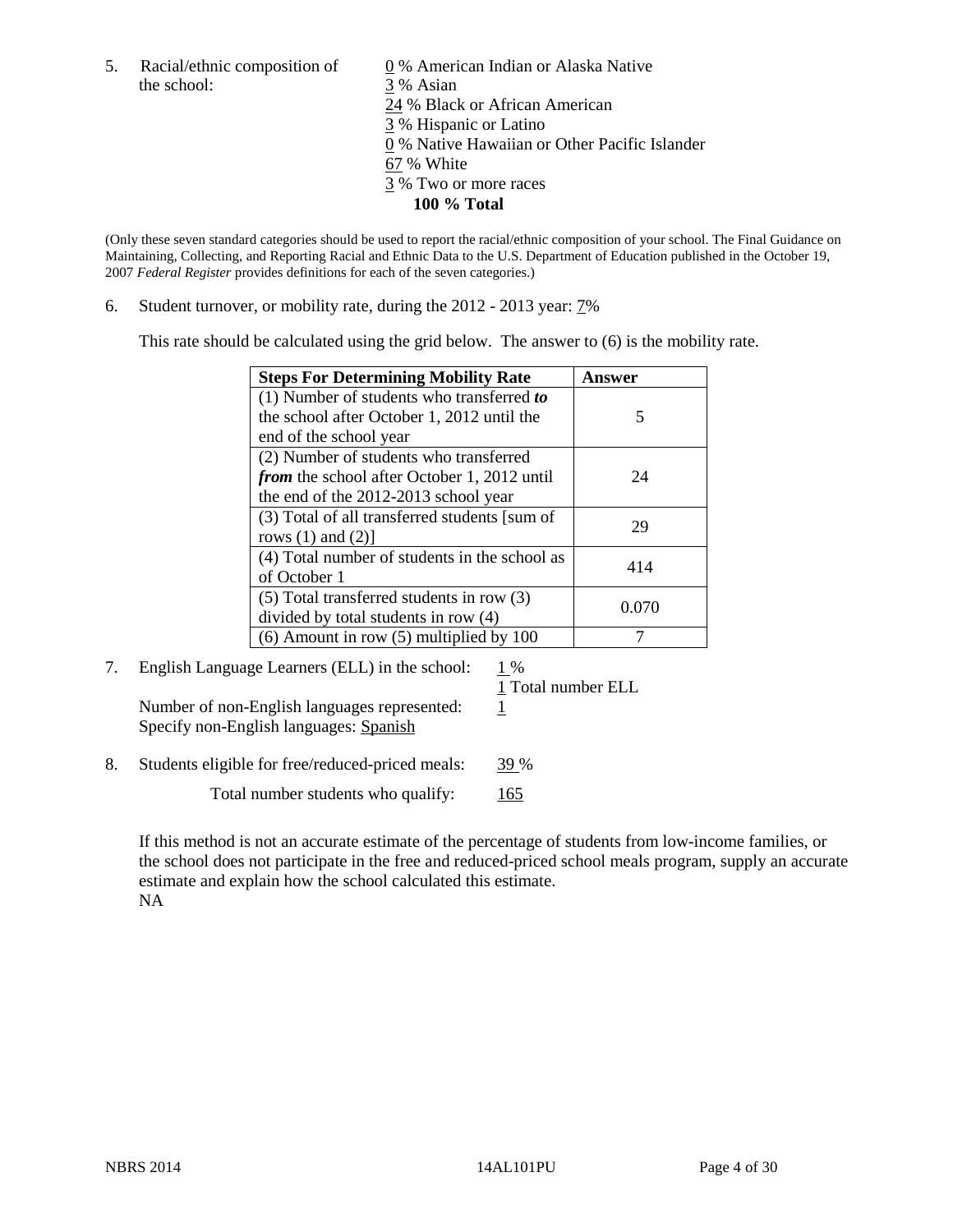15 Total number of students served

Indicate below the number of students with disabilities according to conditions designated in the Individuals with Disabilities Education Act. Do not add additional categories.

| 1 Autism                | 0 Orthopedic Impairment                 |
|-------------------------|-----------------------------------------|
| 0 Deafness              | 2 Other Health Impaired                 |
| 0 Deaf-Blindness        | 2 Specific Learning Disability          |
| 0 Emotional Disturbance | 10 Speech or Language Impairment        |
| 0 Hearing Impairment    | 0 Traumatic Brain Injury                |
| 0 Mental Retardation    | 0 Visual Impairment Including Blindness |
| 0 Multiple Disabilities | 0 Developmentally Delayed               |
|                         |                                         |

10. Use Full-Time Equivalents (FTEs), rounded to nearest whole numeral, to indicate the number of personnel in each of the categories below:

|                                       | <b>Number of Staff</b> |
|---------------------------------------|------------------------|
| Administrators                        |                        |
| Classroom teachers                    | 18                     |
| Resource teachers/specialists         |                        |
| e.g., reading, math, science, special | 6                      |
| education, enrichment, technology,    |                        |
| art, music, physical education, etc.  |                        |
| Paraprofessionals                     |                        |
| Student support personnel             |                        |
| e.g., guidance counselors, behavior   |                        |
| interventionists, mental/physical     |                        |
| health service providers,             |                        |
| psychologists, family engagement      |                        |
| liaisons, career/college attainment   |                        |
| coaches, etc.                         |                        |
|                                       |                        |

11. Average student-classroom teacher ratio, that is, the number of students in the school divided by the FTE of classroom teachers, e.g.,  $22:1$   $23:1$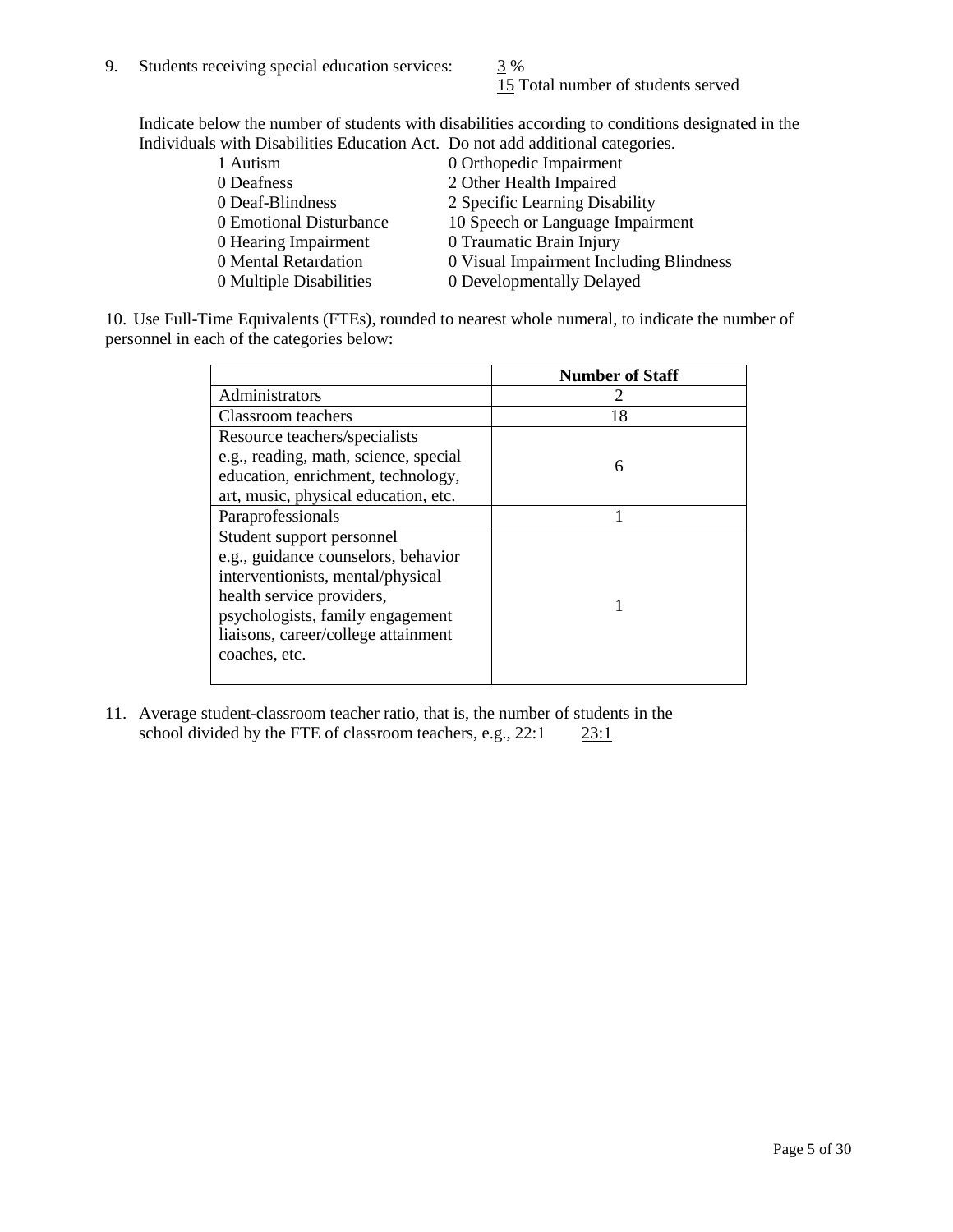12. Show daily student attendance rates. Only high schools need to supply yearly graduation rates.

| <b>Required Information</b> | 2012-2013 | 2011-2012 | 2010-2011 | 2009-2010 | 2008-2009 |
|-----------------------------|-----------|-----------|-----------|-----------|-----------|
| Daily student attendance    | 77%       | 97%       | 27%       | 97%       | 97%       |
| High school graduation rate | 0%        | 9%        | 0%        | 0%        | 0%        |

#### 13. **For schools ending in grade 12 (high schools)**

Show percentages to indicate the post-secondary status of students who graduated in Spring 2013

| <b>Post-Secondary Status</b>                  |    |
|-----------------------------------------------|----|
| Graduating class size                         |    |
| Enrolled in a 4-year college or university    | 0% |
| Enrolled in a community college               | 0% |
| Enrolled in career/technical training program | 0% |
| Found employment                              | 0% |
| Joined the military or other public service   | 0% |
| <b>)</b> ther                                 | 2% |

14. Indicate whether your school has previously received a National Blue Ribbon Schools award.  $Yes$  No  $X$ 

If yes, select the year in which your school received the award.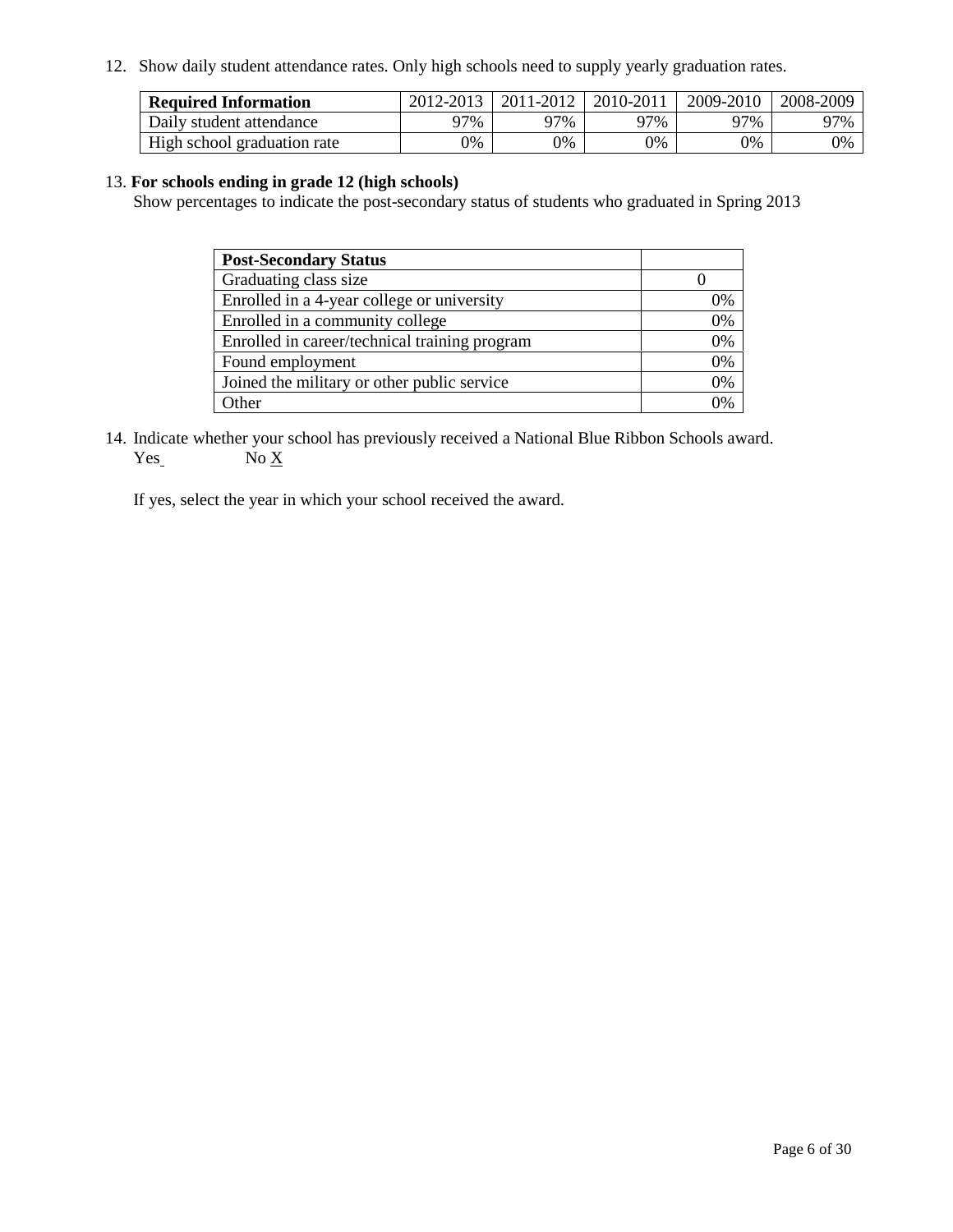## **PART III – SUMMARY**

Heard Magnet School is a charming school safely nestled in an established neighborhood in Dothan, Alabama. Located in the southeastern corner of the state, Dothan is a rural, agriculturally rich area, which produces one-fourth of the nation's peanuts, rightly earning it one of its nicknames "Peanut Capital of the World." Another nickname, "Mural City," pays tribute to more than twenty-five murals painted on the walls of downtown businesses honoring a history steeped in agriculture, visual and performing arts, and military life. A nearby military base, Fort Rucker, brings people here from all across the country. The uniqueness of the community allows students many opportunities to learn from the world around them.

Presently, Heard is enjoying its fifth year as a magnet school. Since "rolling out the red carpet" in 2009, teachers and faculty continue to work diligently in their pursuit of excellence. Our school ranks among the top performers in both the system and state. Historically, we have met the standard of Adequate Yearly Progress (AYP) since the inception of No Child Left Behind in 2004. Even before transitioning to a magnet program, the Alabama State Department of Education bestowed Heard with the distinguished title of Torchbearer School for two consecutive years based on high achievement with low socioeconomic students.

Our mission at Heard Magnet School aims to provide a safe and positive educational environment where all children are valued and challenged to achieve their highest level of learning and become respectful, responsible citizens. Students have a great desire to attend school due to Heard's nurturing environment. Each child is highly motivated to learn and experience success. Students pledge to treat others with kindness, accept responsibility for their actions, and work hard each day. Like our motto says, "Heard is a great place to learn!"

Heard Magnet has 374 students enrolled in kindergarten through fifth grade. Some diversity can be seen within the school population including 67% Caucasian, 24% African American, 3% Hispanic, 3% Asian, and 3% multi-race. Resources are maximized with assistance from the principal, program specialist, twentysix teachers, and nine support staff consequently removing any barriers to learning which may occur. The Response to Instruction Model is followed specifically to ensure students have the interventions they need.

Before a recent policy change, students were admitted to the elementary magnet program via a lottery selection process. Presently, achievement scores are analyzed to determine admission. Applicants in kindergarten through third grade take a nationally recognized standardized test. Qualification for fourth and fifth grade students already enrolled in Dothan City Schools is dictated by their previous year's test scores. Those applying from outside the system may either submit comparable scores or take the entrance test. Assessment results are ranked, and admission is granted based on enrollment allocations.

Heard Magnet students are required to maintain at least a "C" average in academics and a "B" average in conduct. An Honor's Day is held each nine weeks to give recognition for all A's or A's and B's, Good Conduct, and Perfect Attendance. At the end of the year, kindergarten has a cap and gown ceremony, while fifth grade conducts a graduation complete with a valedictorian, salutatorian, and honor court, therefore supporting Alabama's mission of graduation for all: ready for college, work, and life.

The school uses a project based curriculum to engage and enhance each learning style. Instruction at Heard is rigorous and moves at a faster pace. Teachers promote critical thinking by using students' prior knowledge to solve problems in real-world, unpredictable situations. To make our school successful, stakeholders are encouraged to be part of the educational process. Parents commit their time by serving ten volunteer hours in any capacity within the school.

Heard offers extracurricular classes unique to the magnet program. Spanish, Technology, and Music are taught daily by teachers with expertise in their fields. Also, counseling and library lessons help meet social and informational needs. Students have the opportunity to participate in cultural heritage experiences, robotics, music ensembles, and a volunteer art program. Physical Education classes include dance lessons sponsored by a local dance studio. An area musician conducts weekly violin lessons. Talent shows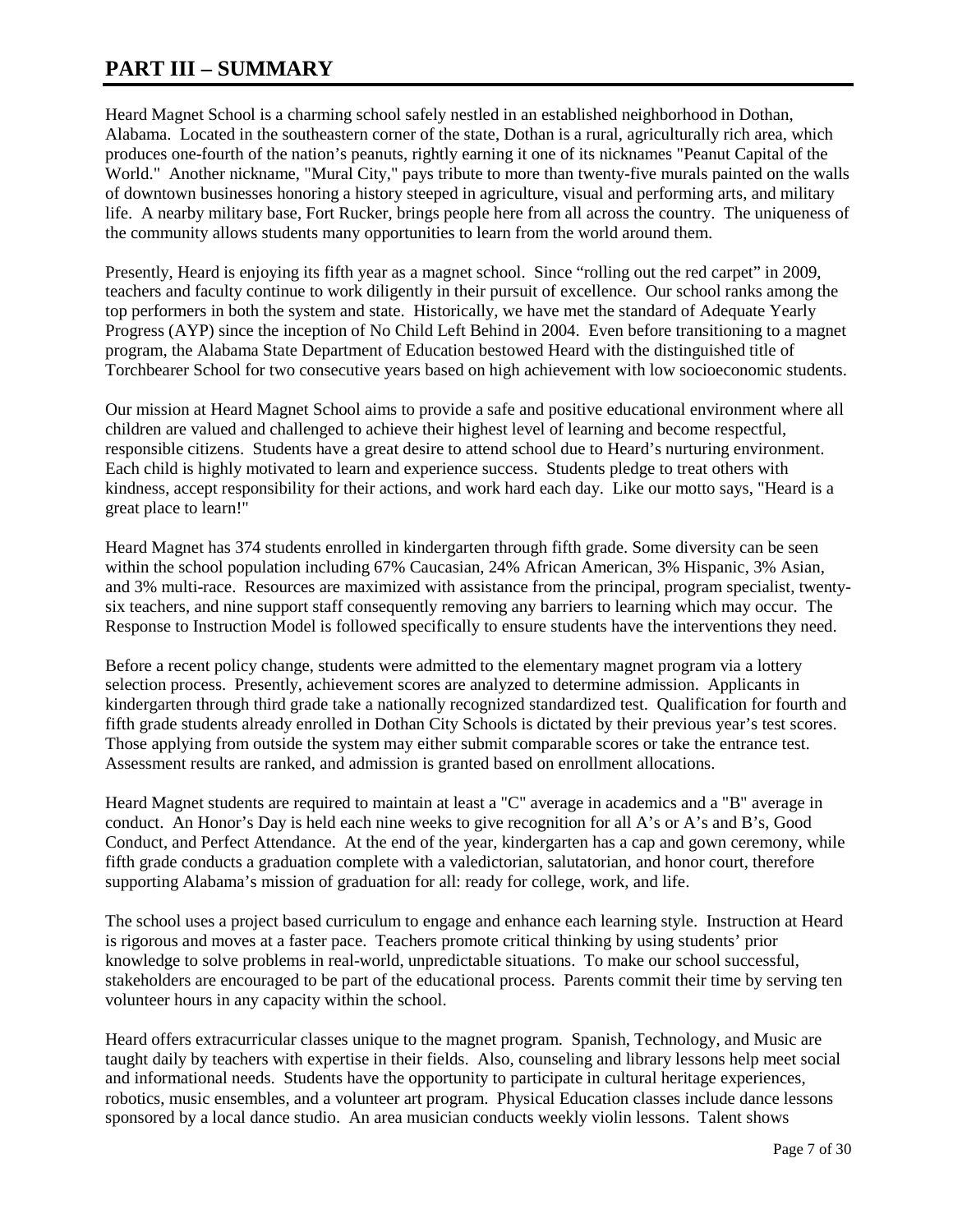showcase students' distinct talents and abilities. These activities give each child a well-rounded education aimed at preparing them for future success.

Heard Magnet is well deserving of the National Blue Ribbon Award. The school culture upholds the mission that our students need an educational environment that empowers them to achieve at their highest level of learning. Students are increasingly motivated to become life-long learners and problem solvers elevating this school from good to great. We embody the belief that educators should be "the guide on the side, rather than the sage on the stage." The goal remains to teach and inspire; to reach and transform. Every student. Every year.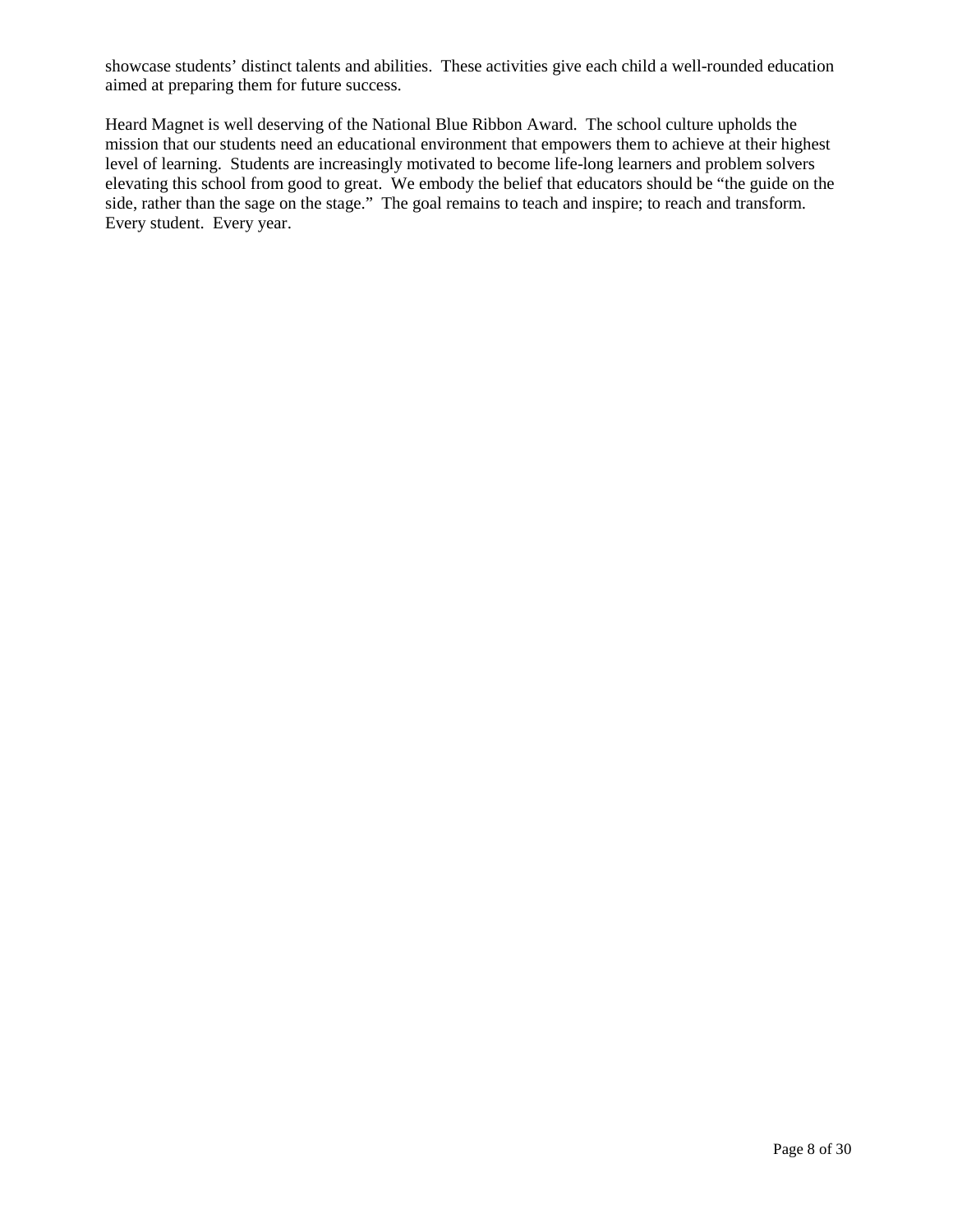### **1. Assessment Results:**

a) Heard students in grades 3-5 were administered the Stanford Achievement Test (SAT-10) as well as the Alabama Reading and Mathematics Test (ARMT) from 2009-2011. Selected items from both assessments were matched to provide criterion-referenced scores as well as norm-referenced scores. Beginning in 2012, the SAT-10 was no longer administered, and the ARMT was revised to ARMT+.

Scores from both ARMT and ARMT+ were reported as Exceeds Academic Content Standards (Level IV), Meets Academic Content Standards (Level III), Partially Meets Academic Content Standards (Level II), and Does Not Meet Academic Content Standards (Level I). Each year, Heard students exceeded the state and system averages on the ARMT and ARMT+ assessments. We continued to rank as a top performer when compared to other schools in Alabama.

Prior to becoming a magnet school, Heard students consistently met and exceeded academic content standards. The state determined Level III and IV as the benchmark for making adequate yearly progress. Dothan City Schools raised expectations for magnet students requiring 90% to achieve Level IV. Heard's Continuous Improvement Team further increased this goal to include 90% of third grade students and 95% of fourth and fifth grade students reaching Level IV.

Notable test results were achieved in 2010-2011 with most fourth grade students reaching Level IV in reading. Also, a high number of fourth and fifth grade students scored Level IV in math during the same year. Even greater results were seen in 2011-2012 with the majority of students in third, fourth, and fifth grade exceeding the standard in reading and math. In 2012-2013, fourth and fifth grade again met the challenge to reach Level IV in math. As a faculty, we attribute this success to a rigorous curriculum and high expectations established in each and every classroom.

b) Heard Magnet School's data has continually indicated a positive trend. Each year our test scores reach above the Annual Measurable Objectives (AMOs) set by the state. The AMOs provide targets for improvement and raise the bar for student achievement. AMOs are calculated by including Level III and Level IV and partial credit for Level II performance. The ultimate goal for No Child Left Behind is that all students reach Level III or higher by the 2013-2014 school year.

Over the past five years, Heard administered three different standardized tests; SAT-10, ARMT, and ARMT+. During this time, no significant gaps developed among subgroups specifically any performance differences between black and white and poverty and non-poverty students. A comprehensive curriculum, coupled with a sound focus within the content areas, proved to be successful in creating an environment conducive to high achievement. Since becoming a magnet school, an average of 99-100% of students in grades 3-5 scored Level III or IV in both reading and math on the ARMT and ARMT+.

While the state department AMO calculated Level III and Level IV, Heard systematically raised expectations to increase the number of students scoring Level IV each year. During the 2008-2009 school year, assessment results reports showed that 78 out of 189 Heard Elementary students (41%) scored Level IV on the ARMT. The next year was our first year as a magnet school. In 2009-2010, reports indicated 170 out of 205 Heard Magnet students (83%) achieved Level IV on the ARMT. Within the 2010-2011 school year, 174 out of 192 students (91%) reached Level IV on the ARMT. The ARMT was revised to the ARMT+, and the new College and Career Ready Standards were adopted. For the 2011-2012 school year, 176 out of 192 students (92%) scored Level IV on the ARMT +. In 2012-2013, 175 out of 202 students (87%) achieved Level IV on the ARMT+. Although a 5% decrease in the number of students achieving Level IV was observed in 2013, the longitudinal data depicted an overall increase for the five year period.

Several changes impacted the make-up of Heard's student population over time. During the 2008-2009 school year, the local board of education used zoning requirements to determine the students who attended Heard Elementary. The following year, as we transitioned to a magnet school, the system applied a lottery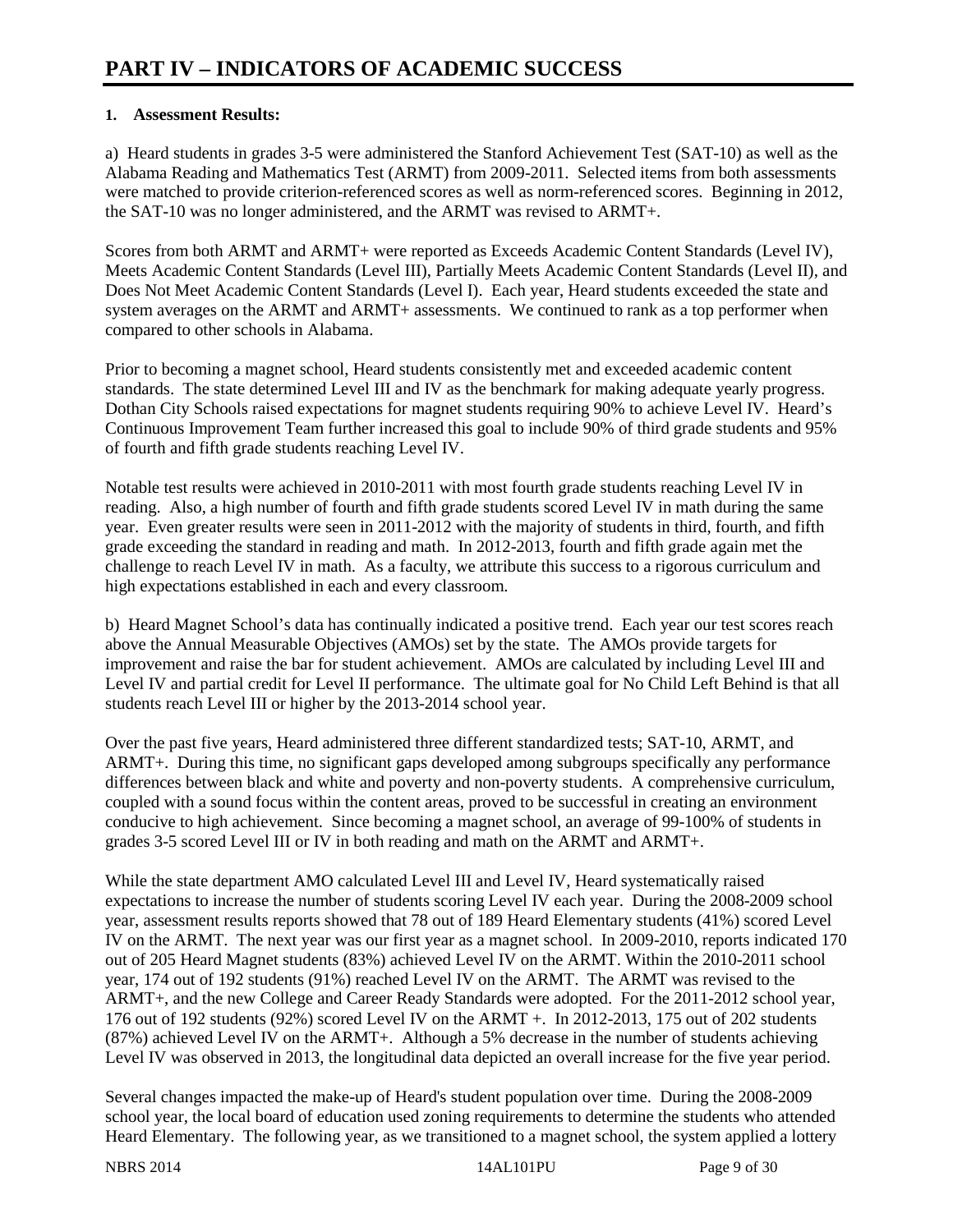based selection process. In 2011-2012, new entrance criteria were adopted which involved rank ordering assessment results to gain admission.

The increase in Heard's test scores through the years can been attributed to the dedication, high expectations, and hard work of our faculty. Also, positive performance trends correlate directly with collaboration between the school, families, and community. Results from state tests, as well as classroom and grade level assessments, continue to drive instruction. Teachers utilize this information to develop curricular materials so that all students can learn effectively. Reading instruction includes novel studies and close readings of texts where students dissect information. To strengthen mathematics, teachers incorporate the use of manipulatives, projects, and real-world, unpredictable problem solving. At Heard, we insure that curriculum and instruction are aligned to the standard rather than allowing an adopted program to determine teaching practices.

#### **2. Using Assessment Results:**

a) Assessment data guides Heard Magnet School's instruction and intervention on a daily basis. Both strengths and needs are taken into account when developing individual lessons and strategically planning activities to improve instruction and student learning. Formative and summative assessments as well as observation determine program success. Collaboration occurs during grade level and data meetings to examine what is happening within the grade and discuss any changes needed. Teachers look for areas to improve, such as vocabulary or numeration, where they can work together and ensure all learners are provided with differentiated instruction so that optimal learning takes place.

Vertical alignment team meetings are scheduled periodically to evaluate the performance level of students as they move from grade to grade. During these meetings, the principal, program specialist, instructional coach, and general and specialty area teachers consult with each other regarding gaps in the curriculum and how lower grades can help successfully transition students to upper grades. Specialty area teachers, such as the Technology, Library, Spanish, and Music teachers, use this opportunity to discuss the standards students generally struggle to understand and how to incorporate activities into their classes to support the curriculum.

b) The school keeps parents and community stakeholders informed through a variety of methods including conferences and meetings, weekly graded papers and notices sent in folders, press releases and reports, our school website, awards ceremonies each nine weeks, and an assessment results brochure provided by our Continuous Improvement Team (CIT). Each year, third grade teachers meet with parents prior to administering the state test to explain how content standards will be assessed and give general suggestions on how to help their child perform best.

Teachers, specialty area teachers, and administrators hold informational workshops to keep parents apprised of ways to improve academic achievement. For example, to ease the transition to Alabama's College and Career Ready Standards (CCRS), Heard partnered with Alabama Math, Science, and Technology Initiative (AMSTI) to host a math night for parents. During the event, parents could voice concerns and ask questions regarding CCRS and how their children will be evaluated on future assessments.

After state and system tests are administered, teachers send home results reports which include scores along with detailed explanations of the performance level achieved. Specifically, the ARMT+ report has the level achieved for both reading and math along with a scale score and performance on standards assessed. The Dynamic Indicators of Basic Early Literacy Skills (DIBELS) report shows the individual student's score in oral reading fluency and retell fluency. The test results indicate if progress is being made and where a student's performance stands in comparison with system and grade level requirements.

#### **3. Sharing Lessons Learned:**

While there is a wealth of knowledge within our building, the opportunity to learn from others in the teaching community is essential. Members of Heard Magnet are part of a system-wide Professional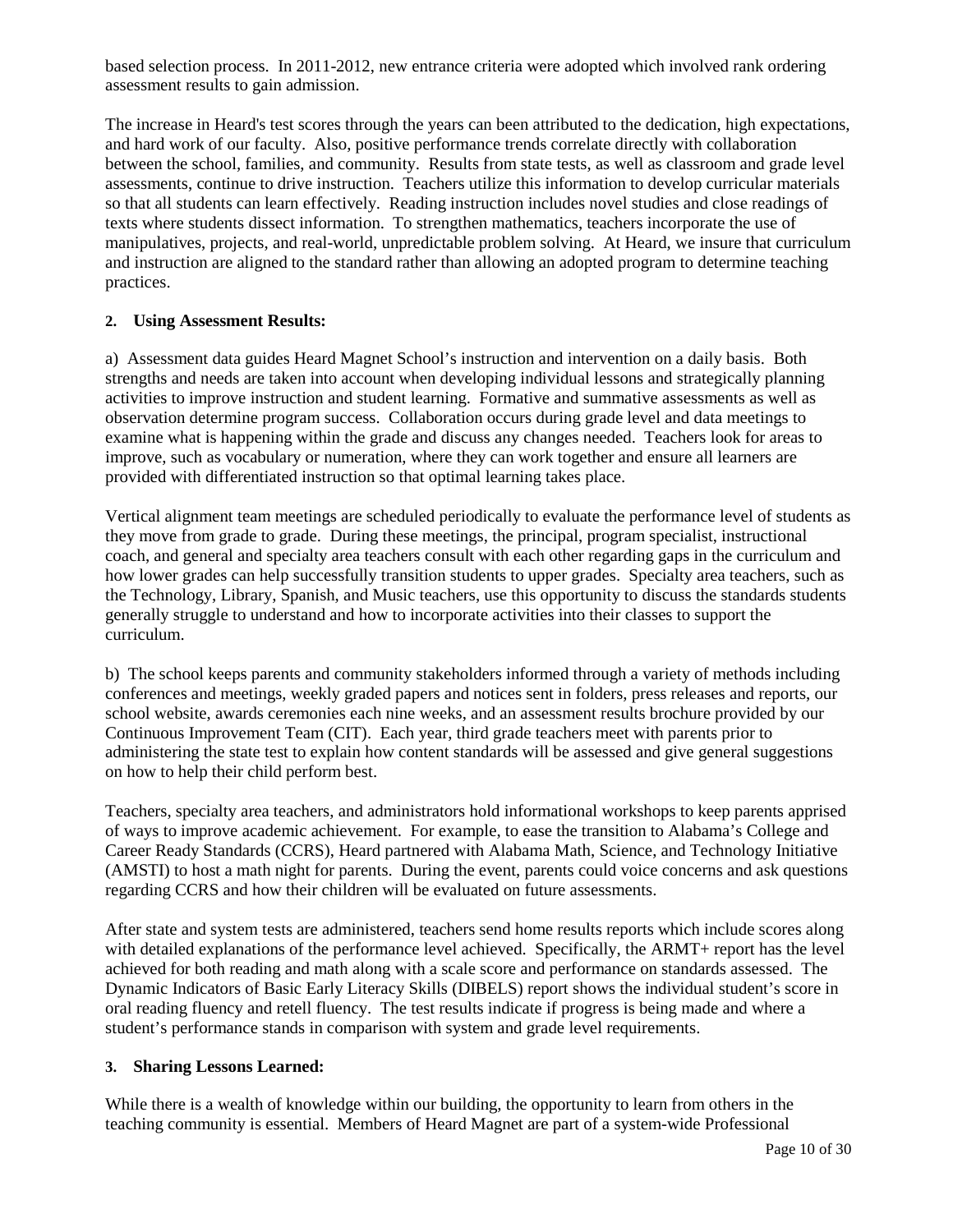Learning Team (PLT). This team meets quarterly to collaborate with instructional coaches, administrators, and teachers from other schools in the system. These collaborative sessions build capacity for new instructional strategies to be shared by PLT members with other schools. The session format includes a cycle of training, reflection, and planning. Topics covered are cross-curricular. Math representatives learn strategies to effectively facilitate mathematical conversations in the classroom. Reading team members gain knowledge concerning the Alabama College and Career Ready Standards (CCRS). The team learns effective ways to incorporate vocabulary and writing into multiple content areas.

Following each cycle of professional development, team members return to their schools and implement the new strategies and lessons planned. They gather resources such as work samples and videos of exemplary lessons to distribute at the next quarterly PLT session. Each grade-level representative creates interactive resources for use in conjunction with Promethean interactive whiteboards. These interactive activities are shared via file hosting with other schools in the system. The resources support the reading program and foster a learning network with schools in the system. In addition, two teachers from Heard have presented at the Magnet Schools of America National Conference. Furthermore, our teachers have written Gold Seal Lessons which were in turn published and shared by the Successful Practices Network. Benefiting from the knowledge and expertise of others is extremely valuable in our quest to ensure a quality education for all students.

In addition to the aforementioned opportunities, Heard faculty members are able to participate in numerous other partnerships. For example, Instructional Partners and the Powerful Conversations Network promote collaborative efforts. The Instructional Partners Network encourages engagement to create a collaborative learning environment that improves teaching and learning. Within this partnership, instructional leaders at our school network with other leaders in the region. The Powerful Conversations Network teaches the belief that both adult and student learning are critical in developing high achieving schools. As a result of these indepth experiences, our instructional leaders have expanded their knowledge to find a shared vision for teaching and learning not only within our school but with other educational leaders in the community.

### **4. Engaging Families and Community:**

We are in awe of the outpouring of support received from our community and beyond. The Dothan Education Foundation (DEF) is a citizen driven organization designed to involve the community in public education. DEF supports Heard with monetary grants to supplement classroom instruction. In addition, DEF has assisted Dothan City Schools with the implementation of a very successful "Adopt-a-School" Program. Through this program, businesses, churches, and other organizations help with activities including mathematical finance lessons, reading to classes, and tutoring struggling students. The local Rotary Club has invited teachers to share instructional successes at its monthly meetings. Heard is often toured by business leaders and even private schools from the community. Our impact extends beyond this country's border to Russia. Russian educators visit each year giving them insight into the daily operation of the school and a chance to observe leadership and instructional practices in action.

Heard's Parent Teacher Organization (PTO) won honorable mention from PTO Today for completing more than 45 school events; taking our school to a higher level of parental involvement and community support. PTO organizes lucrative fundraisers that assisted in the purchase of playground equipment, Promethean boards for classrooms, and essential instructional items.

The Student Government Association (SGA) is a driving force behind the scenes. Annual elections mimic true elections and allow students to vote for officers and homeroom representatives. The SGA is continually involved in school events and service projects such as Relay for Life and Spirit of Service Day. Their 'pet' project this year assists the Humane Society. Through SGA, students learn to give back to their school and community.

A group of Dads at Heard and soldiers from nearby Fort Rucker serve as role models for students by enhancing the learning environment and beautifying the aesthetics of the campus. Our Grandparent's Association has been steadfast in providing clerical and tutorial assistance in classrooms.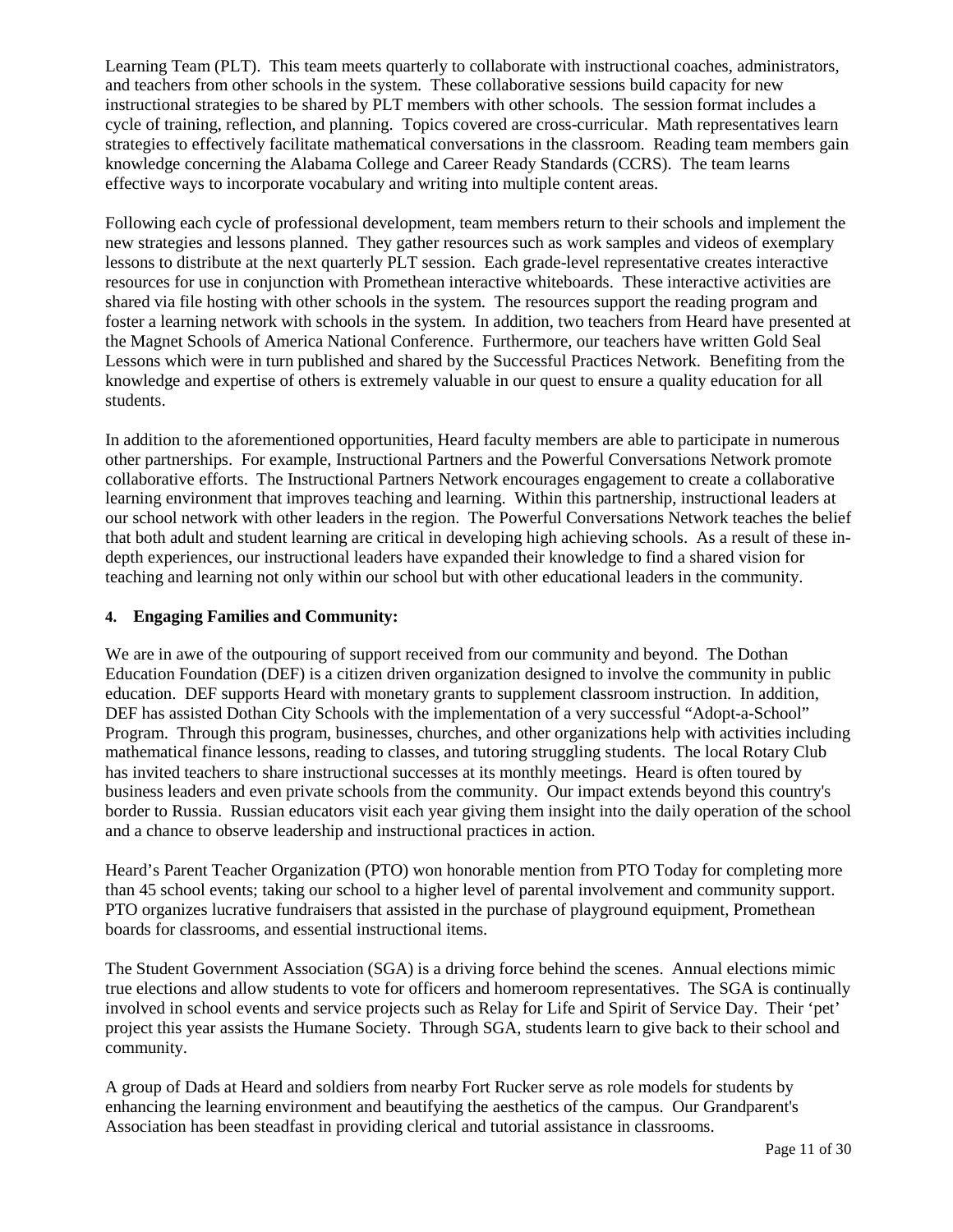Heard Magnet welcomes outside resources to expand the learning that takes place. The Wiregrass Museum of Art provides lessons for third grade students. Wallace Community College and Landmark Park support environmental endeavors by hosting a variety of learning activities that highlight the agriculturally rich heritage of the region.

Community involvement spurs the students' ambitions for outreach. Through field trips to a local food bank, canned food drives, United Way fundraisers, Jump Rope for Heart, and Relay for Life, students realize the impact and importance of civic duties. Overall, academic success and civic achievements are supported greatly with the help of community stakeholders.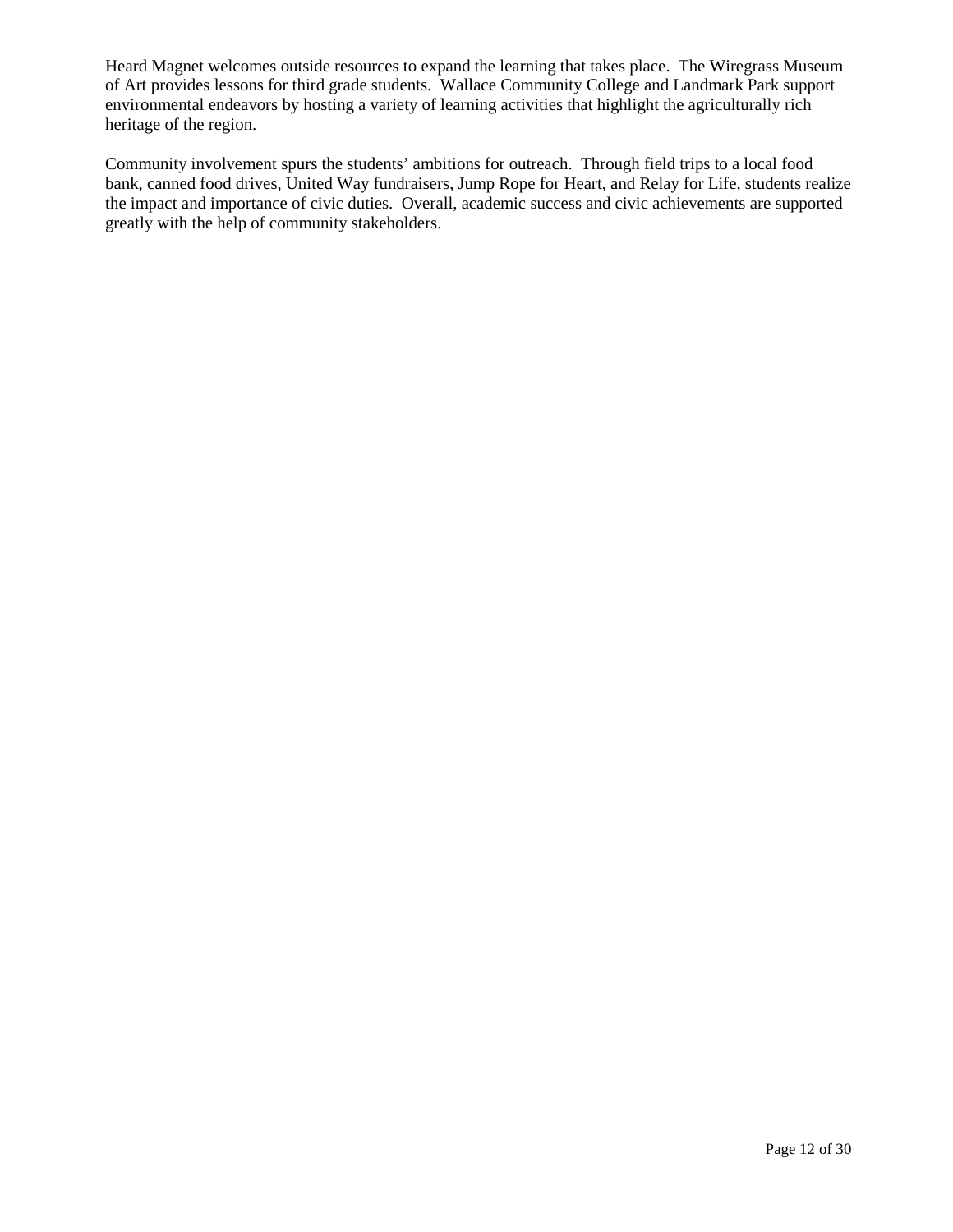### **1. Curriculum:**

According to David L. Haury, "There is no authentic investigation or meaningful learning if there is no inquiring mind seeking an answer, solution, explanation, or decision." Heard views the College and Career Ready Standards (CCRS) as the starting line for learning rather than the finish line. We strive to take our students beyond the basic standards and dive deep into critical thinking skills and project based learning. The strength of this school is the highly qualified, passionate teachers, a strong curriculum, and a plethora of additional learning opportunities. Our teachers meet each student where they are and take them to the next level of learning. Small group instruction is used to reteach as well as provide enrichment opportunities. Upon completing small groups, teachers conduct informal mini assessments to guide further instructional plans. In addition, they create activities and projects tailored to students' strengths, weaknesses, and interests.

Reading: Novel studies, literature circles, and research projects are incorporated to develop a deeper understanding of the content standards. Teachers provide effective, research-based classroom strategies to fine tune and hone the skills of print awareness, phonemic awareness, phonics, fluency, vocabulary, comprehension, and writing.

Math: The faculty is committed to mathematical instruction that teaches students real-world problem solving skills. Teachers use the Go Math! program as a guide to ensure mastery of all math standards. Following the CCRS, students are given opportunities to implement each of the eight mathematical practices.

Science: Teachers apply an inquiry based instructional strategy in science. This involves students discovering science standards using a hands-on investigative approach. We incorporate outside reading sources, lab experiments, projects, and collaborative discovery learning. Heard is equipped with a science resource classroom which allows a variety of exploration opportunities to stimulate curiosity.

Social Studies: The goal of our Social Studies instruction is to provide students with knowledge of their community, nation, and world. Third through fifth graders have a subscription to a weekly newspaper that extends the standards through relevant nonfiction text.

Technology: Our computer lab is equipped with thirty iMac computers. Students rotate to the computer lab one to two times each week for technology lessons. Each classroom has multiple computers, classroom response systems ("clickers"), a Promethean Board, an interactive writing tablet, a document camera, and at least one iPad.

Physical Education: A local dance company has provided a dance instructor who comes to Heard each Wednesday to teach kindergarten through fifth grade students. A professional golfer instructs students on the fundamentals of golf. Our P.E. coach introduces students to various other sports such as archery, tennis, softball, and football.

Visual and Performing Arts: Students are offered the opportunity to participate in a variety of visual and performing arts activities. These opportunities include a school talent show, an annual fourth and fifth grade play, violin lessons, chorus, and the use of Orff instruments, hand chimes, and recorders. Lessons involving The Nutcracker and Peter and the Wolf are presented each year by visiting Russian teachers. Two local retired art teachers partner with our school to create an annual art display. Within this project, students are introduced to new art styles and mediums centered around grade specific academic content areas. Selected art pieces remain on display in the main gallery following a ribbon-cutting ceremony with the mayor, school officials, and guests. Several of the pieces are showcased at the local Wiregrass Museum of Art.

Foreign Language: ¡Hola! The use of technology, auditory and visual aids, art, music, and storytelling immerse students into the Spanish language. Students' prior knowledge in their native English language is used to acquire new vocabulary in Spanish using the Sonrisas Cultural Curriculum.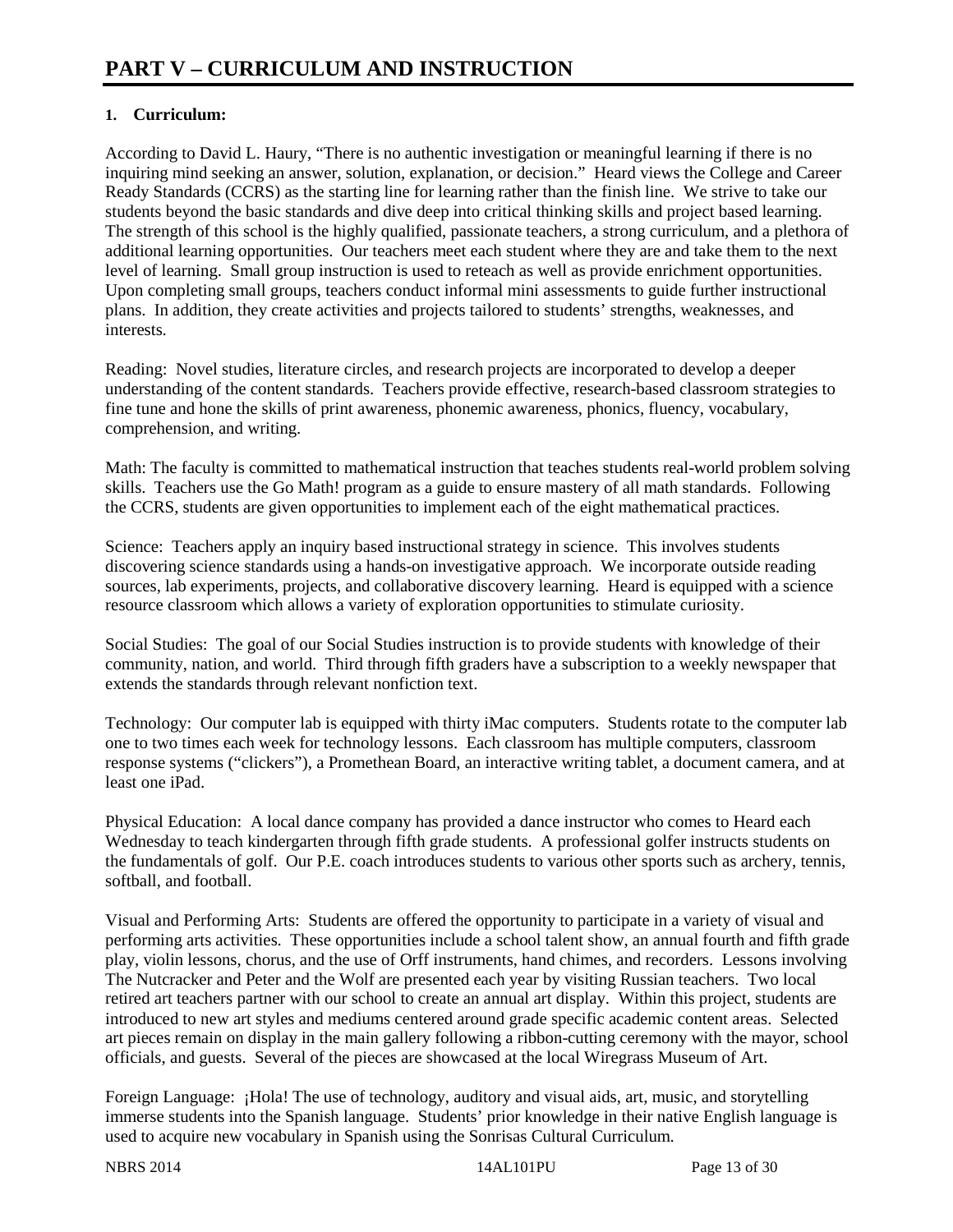Unique Curricula: Heard holds annual academic competitions including Academic Bowl, Math Bowl, Spelling Bee, and Knowledge Masters. After school clubs have included: robotics, poetry, Chess, architecture, and a novel study club. Yearly electives allow students to explore further interests. These electives include but are not limited to author and novel studies, MythBusters, watercolor painting, outdoor sports, animal study, and journalism.

The Heard family works collaboratively to propel the school forward reaching an all new level. We increasingly find ways to cultivate learning through experimentation and exploration. Second to none, our great faculty and wonderful volunteers give each child meaningful learning experiences for future success.

#### **2. Reading/English:**

The highly qualified teachers at Heard gravitate toward standards based teaching, as opposed to being dependent on a specific program. This allows us to tailor learning to meet the individual needs of students. Webquests are used to enhance the content standards for over-performing students. Peer tutoring provides under-performing students the opportunity to learn material through a peer's perspective. Furthermore, teachers work with small groups and utilize one-on-one instructional time to fill gaps in academic content areas.

Dothan City Schools has effectively implemented Scott Foresman "Reading Street" which is the adopted reading program. This series strengthens and expands on the Reading standards set by Alabama. Over the last two years, the adoption of "Reading Street Common Core" and the new Alabama College and Career Ready Standards (CCRS) has given teachers opportunities to incorporate additional explaining, defending, and proving of answers into their reading instruction. Explicit modeling strengthens students' arguments so they can defend their opinions and answers to specific questions.

Our teachers are continually looking for additional resources to supplement and strengthen the adopted reading program. Therefore, we incorporate novel studies to expand upon the standards taught within the program and expose students to different styles of writing. Other items used in the classroom include concept walls and interactive notebooks to enhance and ensure the mastery of skills. Concept walls showcase students' ongoing investigation of the unit theme while interactive notebooks foster creativity, organization, and a deeper understanding of reading concepts.

During the reading block, learners practice phonemic awareness, vocabulary, fluency of decodable and increasingly complex text, and comprehension of various genres of fiction and nonfiction text. Students use leveled, decodable, and concept readers to reinforce skills. All grade levels place their students into groups based on need, making changes when necessary, to provide optimal intervention and enrichment opportunities. While the teacher is instructing small groups, the rest of the class rotates to centers. These centers allow some students additional practice and review while others are presented with theme based activities for enrichment. Students thrive when working individually, with partners, and as part of a group.

Teachers monitor progress and differentiate instruction through a variety of tools. In previous years, we have used the Alabama Reading and Math Test (ARMT) to measure mastery of content. This year mastery will be based on results from the ACT Aspire. Dynamic Indicators of Basic Early Literacy Skills (DIBELS) assesses students on oral reading and retell fluency. Weekly tests are used to monitor progress and determine skills for reteaching students performing below level. Teachers consistently use assessment data to ascertain instructional supports that will benefit individual students.

#### **3. Mathematics:**

At Heard Magnet School, the faculty believes that meaningful math involves more than mere instruction. Students are expected to express their thoughts in mathematical terms. Through inquiry and investigation, learners have opportunities to solve real life problems and defend their answers in collaborative group settings using various presentation methods.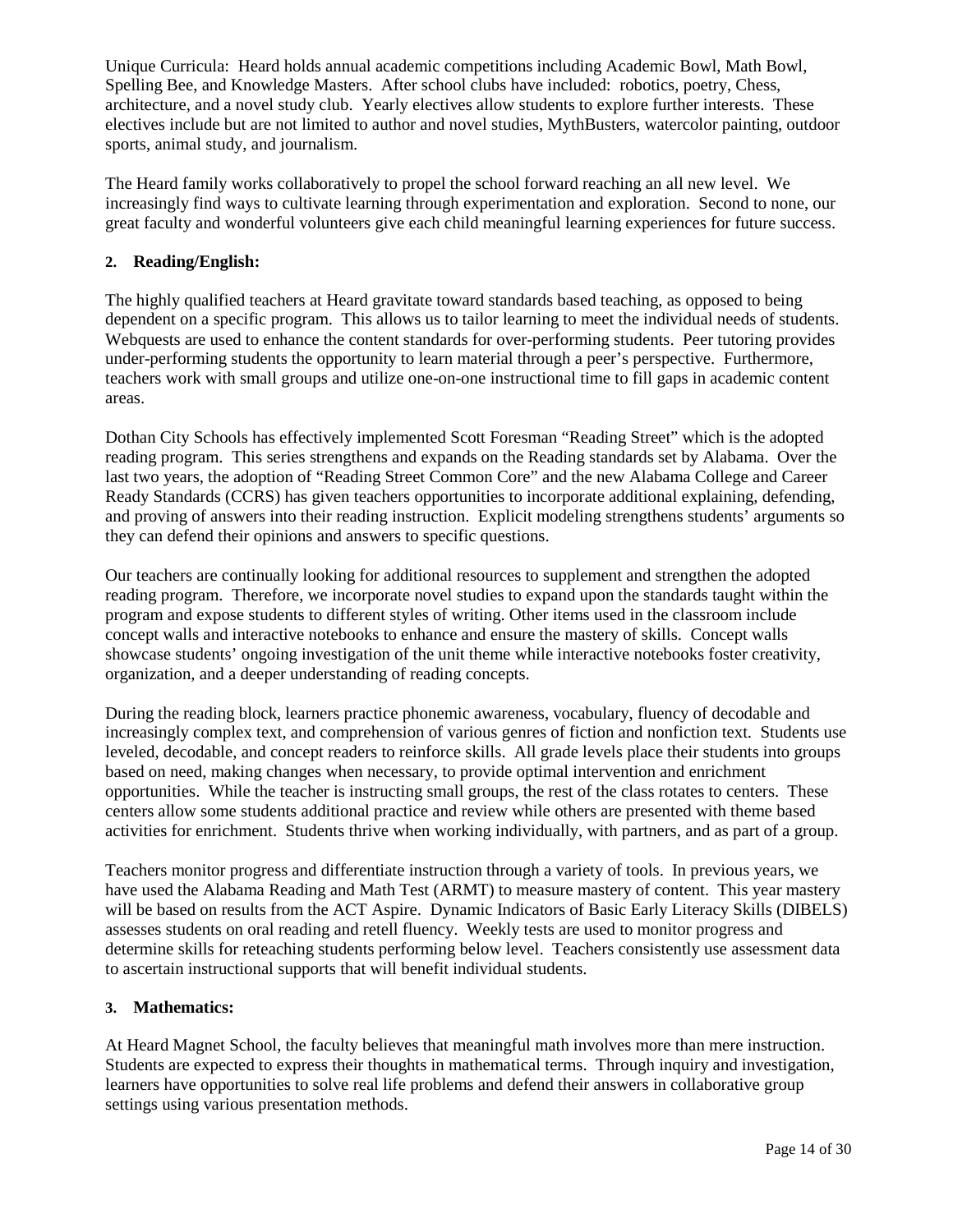Our newly adopted math curriculum along with the adoption of CCRS, allows us to incorporate a more rigorous approach to math instruction. Teachers and students at Heard work together to develop a mathematical mindset that builds a bridge between the content standards and real-world application. As with the majority of our instruction, the "I do, We do, You do" modeling approach is used. This allows students to see explicit modeling of math skills followed by partner practice before tackling problems on their own. Through shared exploration and problem solving, they gain a deep knowledge and understanding of mathematical concepts. This creates an environment that impassions learners for a lifelong desire for success in mathematics. Students use hands-on, concrete, manipulatives to discover solutions to abstract math concepts. For example, over-performing students are given protractors to discover angles within a building structure, while under-performing students have base ten blocks to model area, perimeter, and volume.

A variety of interactive lessons, math games, manipulatives, collaborative discovery groups, and computerbased programs such as Classworks are incorporated into math lessons. Abundant online and textbook resources for Go Math! are easily accessible to all users including teachers, parents, and students. Technology is essential to our math instruction as each classroom is equipped with a Promethean board, Classroom Response System ("Clickers"), desktop computers, laptops, and at least one iPad. Clickers allow students to 'text' in their answers to the teacher's work station. This immediate feedback assists in developing fluid small group instruction. Small group instruction provides both reteaching and enrichment opportunities. Teachers use ongoing assessment results to guide instruction during both small and whole group activities. Students' individual needs are met using enrichment and remediation materials.

Third through fifth graders will be assessed with the ACT Aspire to determine their mastery of grade level math skills. In previous years, instruction has been based on the Alabama Course of Study and assessed using the ARMT. Summative assessments are given at the end of each strand to show students' level of mastery. Within the curriculum, data-driven decision making leads individualized differentiated instruction for at risk, on grade level, and advanced students.

#### **4. Additional Curriculum Area:**

After transitioning to a magnet school, the faculty discovered the need for a wider range of meaningful learning opportunities. Each year, we selected either science or social studies for an in-depth exploration. Students read texts, conducted research, and studied the topic through thematic unit investigations. Past themes included ocean, Wild West, and transportation. This year, we explored the 1950s decade. Students showed their excitement each time the thematic studies were launched.

Teachers designed lessons around the theme connected to either the science or social studies standards. Since the entire school studied the same concept, grade levels narrowed their study to a specific subcategory. For example, if the theme was ocean life, fifth graders studied the levels of the ocean and the unique ecosystems found in each layer. However, first graders learned the five oceans and the types of animals found in each; while third graders learned about ocean animals that used echolocation. Through this process, teachers discovered that relevant and real-world learning based on students' interests allows them to internalize the information on a much deeper level than simply taking an everyday chapter test.

Each year in the fall, Heard Magnet presented an introductory day of learning known as "Exploration Extravaganza." Community experts were invited to come and share their knowledge. Students explored the school's theme by rotating through six hands-on learning stations led by these community experts. Not only did they learn from the experts, but the students themselves conducted individual thematic research projects. The research projects had a grade level, content specific product. Finished products were assessed using a rubric that directly correlates to the standards. Students showcased their finished products in the main hallways.

On the day of the "Exploration Extravaganza" event, a school wide scavenger hunt was held. Each grade level toured the displayed projects and recorded information they learned on the hunt. Back in the classroom, students discussed information they found intriguing during the scavenger hunt. Teachers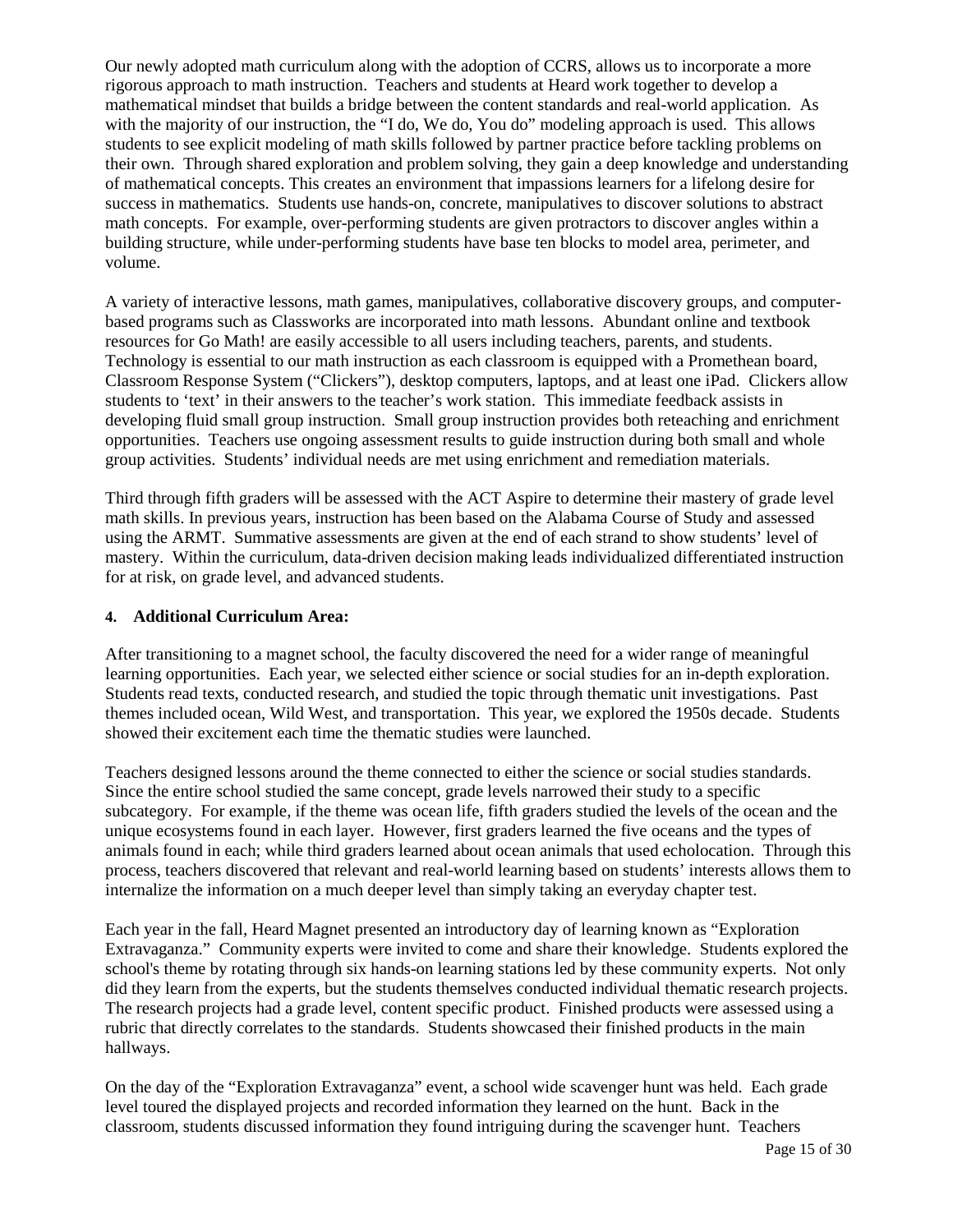reported this shared learning experience as extremely beneficial. Since its conception in 2009, the students' ability to research and produce quality products in subject areas like science and social studies improved tremendously.

#### **5. Instructional Methods:**

To meet the diverse needs of learners, teachers instruct using whole group, small group, one-on-one, and peer learning opportunities. Over-performing students meet together to share and enhance their understanding of concepts. Meanwhile, under-performing students work in a small group session with the teacher to review areas of need.

Students encounter situations in life that require the ability to employ unique problem solving strategies. For example, third grade students used strategies learned to plan an hors d'oeuvres menu for their classroom party. Students located recipes and then calculated how to double, triple, and half the recipe to enhance understanding of fractional relationships. Over-performing students used algorithms, and the underperforming students were given fraction strips and visual aids to complete the task.

Teachers provide controlled situations to help students adapt to real-world problems. "Gold Seal Lessons" are model lessons that have been useful in determining the instructional practices in each classroom. Each lesson is designed to teach to specific standards and is centered around a highly motivating theme, activity, or project. Gold Seal Lessons challenge students to learn and perform in a variety of ways. They may be asked to research, write, demonstrate, or report within academic or real-world environments. All lessons are evaluated using the rigorous "Gold Seal" standards.

To meet the diverse needs of students, teachers provide a variety of instructional methods in English Language Arts, Math, and Science. Instruction is modified in English Language Arts through the implementation of centers, small group instruction, concept-based instruction, and project-based learning. Our mathematical approach is supported through the use of manipulatives, math tools, and collaborative discovery groups. Science is presented to students through hands-on discovery and learning the basics of the world around them.

Technology is a fundamental tool that helps differentiate instruction. Dothan City Schools uses Classworks, an online instructional benchmark assessment tool. Students are assessed three times per year and assigned Individualized Learning Paths (ILPs). Mini lessons, games, activities, and quizzes are located within these paths. Teachers incorporate Classworks each week to individualize students' assignments and identify the appropriate instructional level.

Other technological applications are utilized with students including ShowMe and TechSteps. ShowMe is an interactive whiteboard application that simultaneously records the user's voice and writing in real-time. Students interact with this application to demonstrate their knowledge on a topic, while teachers use it to pre-record a mini-lesson for dual teaching purposes. TechSteps, a district-wide program, is implemented in the computer lab and continually integrates technology into each classroom's core learning and instruction. In this ever changing, technology-driven 21st century, Heard students must be equipped to compete globally.

### **6. Professional Development:**

The entire faculty at Heard Magnet School believes that in order to increase academic achievement for all students, we must engage in continuous learning and self-improvement within the teaching profession. Our school meets this need through various methods, many of which involve collaboration with colleagues to achieve best practices in the classroom and to implement research based strategies and curriculum.

Teachers and administrators meet regularly in faculty and data meetings to discuss student concerns, plan strategies to meet the needs of the individual learner, and give feedback to each other regarding ideas for teaching a particular theme or concept. Also, collaboration with neighboring schools takes place to discuss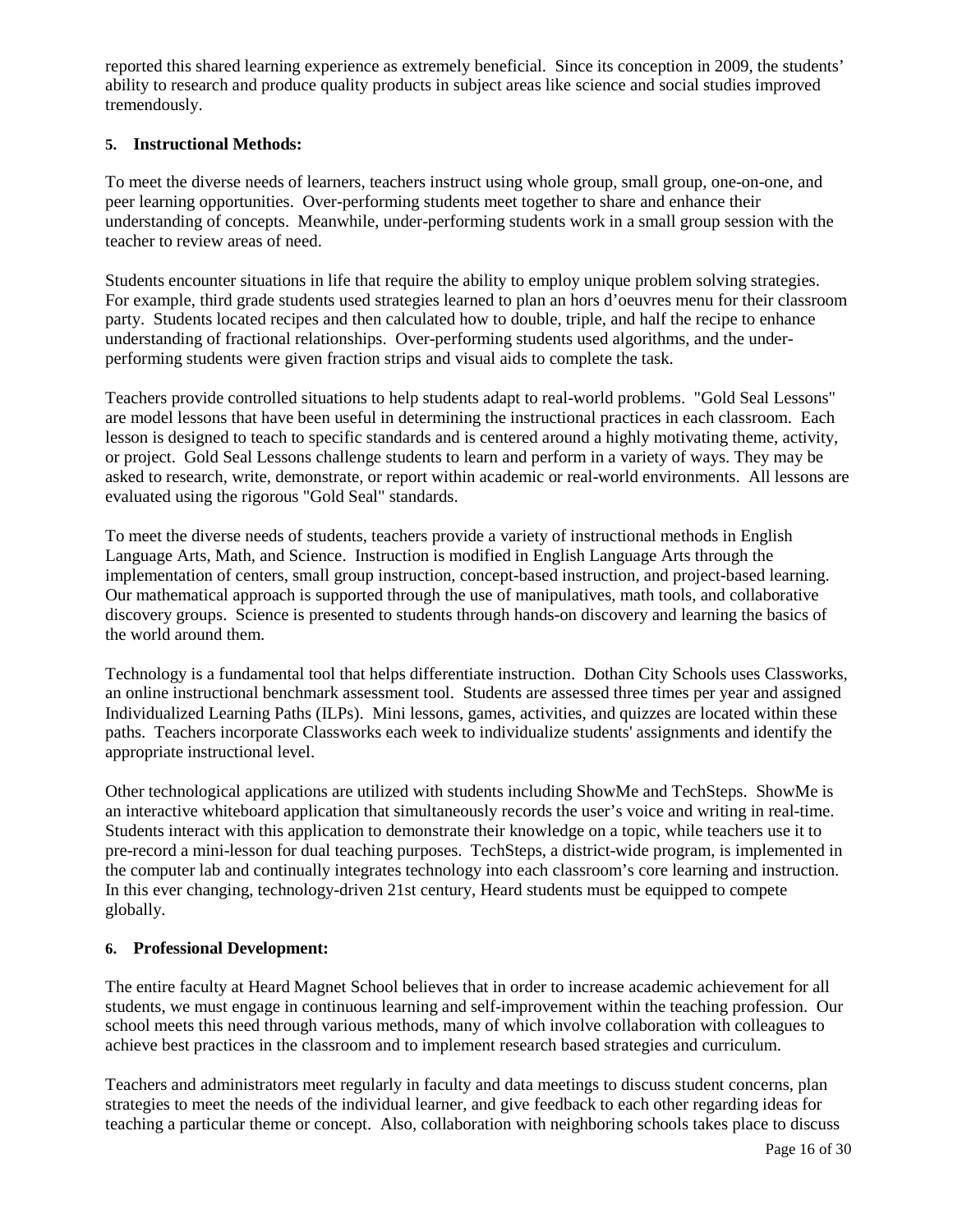particular grade level concerns such as learning gaps created from the adoption of new standards. Recently, a strategy has been discussed which helps students respond in writing to text with the aid of "sentence frames." After incorporating this strategy into our classrooms, we have seen a positive impact on student responses to text.

Heard Magnet teachers take advantage of professional development opportunities within the system. Many of our faculty members regularly attend Tech Tuesdays, a new program implemented by Dothan City Schools, to better utilize technology in meeting the needs of the 21st Century Learner. Again, this knowledge gained is shared in grade level and faculty meetings as well as in small group settings.

A Professional Learning Plan (PLP) is formed yearly to assist in defining each educator's focus for growth which in turn equips them in developing skills to meet students' needs. Through the PLP, goals are created for professional learning which relate to student performance and instructional practice. One of several ways we accomplish these goals is by attending conferences throughout the year such as the Mega School Conference, the Model Schools Conference, and the Magnet Schools of America Conference. Our school system is very generous with monetary support ensuring that each teacher has the opportunity to engage in outside professional development opportunities. This allows us to communicate and share ideas with other teachers from across the state and nation.

Heard's principal is committed to making sure the faculty is well trained and focused on improving student learning. Teachers are able to put into practice the ideas they have learned from collaborating with colleagues and other educators. Implementation of the best practices gained through various professional development opportunities definitely has a positive effect on our student achievement.

#### **7. School Leadership**

To fulfill our mission of providing a safe and positive educational environment where all children are valued and challenged to achieve their highest level of learning and become respectful, responsible citizens, we must be guided by strong leaders. Collective leadership has a stronger influence on student achievement than does individual leadership (Leithwood and Louis 2012). This is made possible by strong professional relationships and mutual trust among faculty.

Heard's principal strives not only to be an effective leader, but a model for leadership. She leads by example, frequently visiting classrooms and providing many opportunities for teachers to collaborate and discuss best teaching practices. She cultivates a relationship with students by giving encouraging words when reviewing weekly conduct folders. Her open door policy encourages an effortless relationship with staff members.

The Continuous Improvement Team, consisting of administrators, specialty area teachers, and representatives from each grade level, meets quarterly to review policy, address needs within the school, and set academic and school climate improvement goals. Individual committees are formed within the continuous improvement framework to document progress in attaining these goals. Team members serve as chairpersons of the committees and lead others in gathering key pieces of evidence. The Purpose and Direction Committee disseminates parent, student, and faculty surveys to gain input from stakeholders.

Many additional opportunities exist for Heard's teachers to engage in leadership roles. They lead other committees within the school such as Academic Bowl, Spelling Bee, Math Bowl, and Adopt-a-School. Through various leadership opportunities, teachers feel free to use their expertise to benefit everyone.

Parents and students are active leaders in our school. The PTO coordinates a raffle which raises over thirty thousand dollars annually. This group assists with various fundraiser events to benefit student and learning opportunities. Heard Magnet's SGA meets monthly to share student concerns and give suggestions for improvement projects.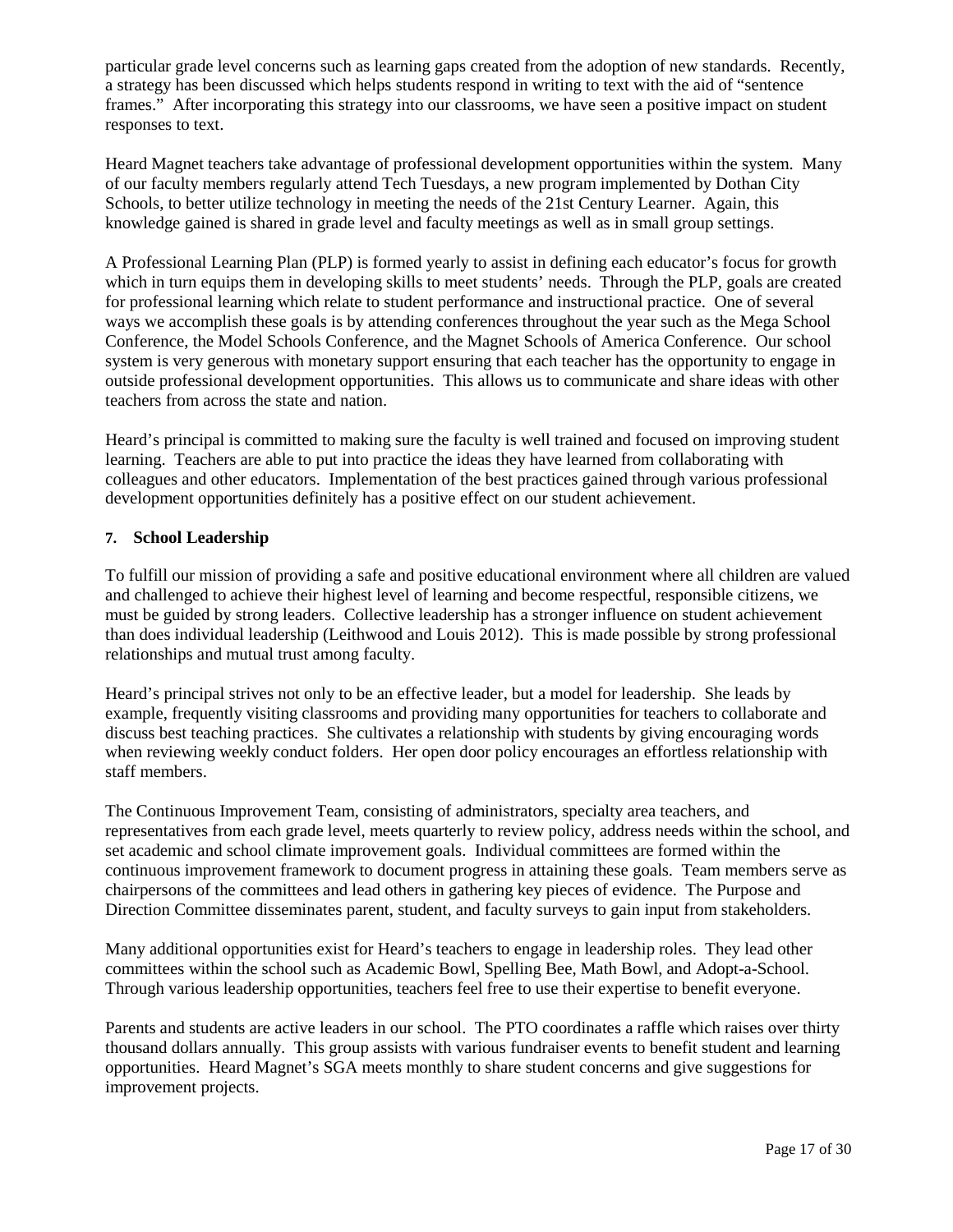Exceptional leadership at Heard Magnet has facilitated our continued success. The faculty, parents, and students come together to share a multitude of leadership opportunities. Collaboration is an invaluable asset used to increase student achievement. Heard's staff believes it is not simply one person who runs a school, but the shared expertise of many individuals that makes our school a success. The leaders of the school chart a clear course to establish high expectations and use data to monitor progress and performance which directly and positively impact student learning (Leithwood and Louis 2012). This provides the confidence needed to look beyond today and envision a bright future for tomorrow.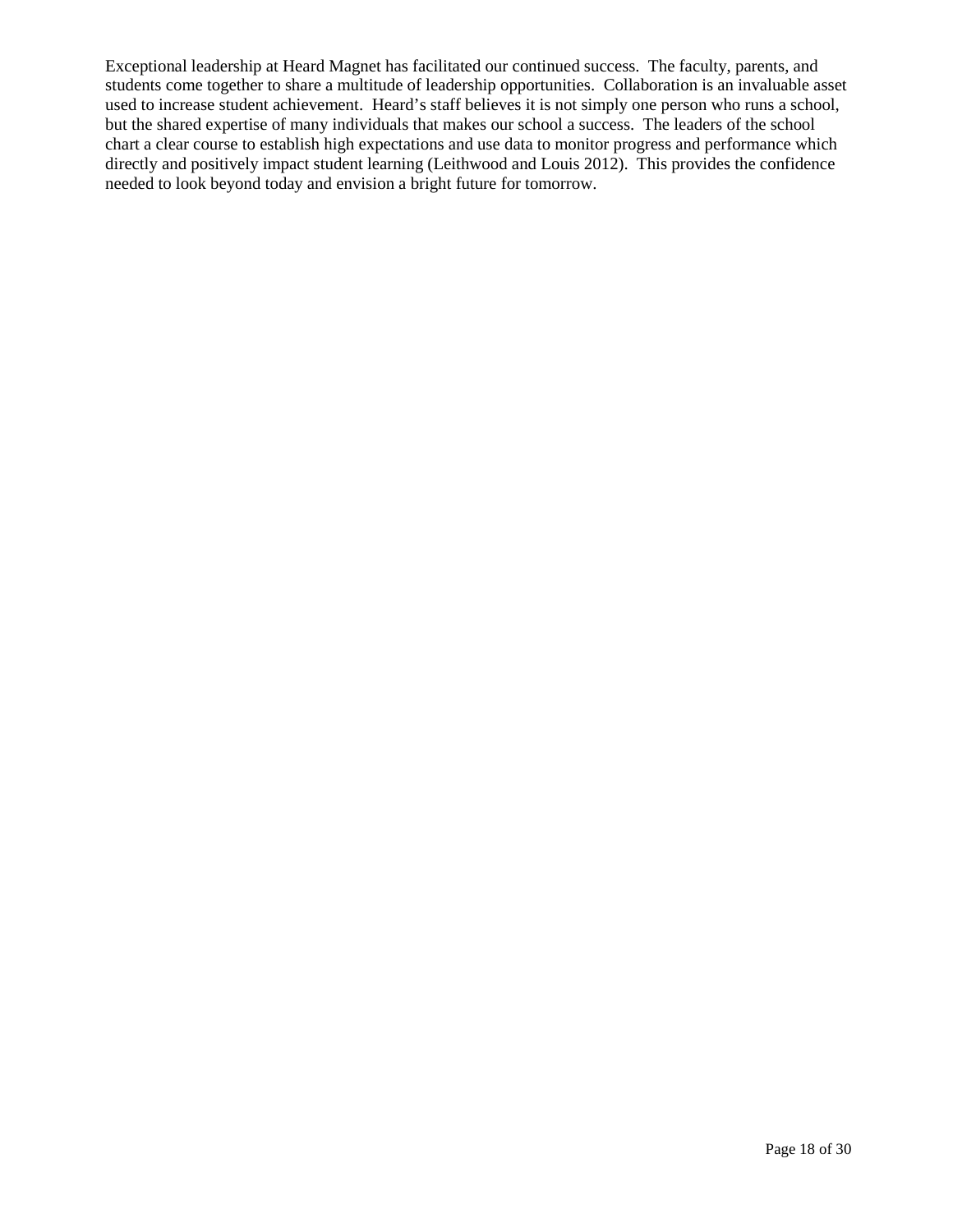**Subject:** Math **Test: Alabama Reading and Math Test Plus**  $(ARMT+)$ **All Students Tested/Grade:** 3 **Edition/Publication Year:** 2013

**Publisher:** Harcourt-Pearson/Data Recognition

School Year 2012-2013 2011-2012 2010-2011 2009-2010 2008-2009 Testing month May Apr Mar Mar Mar Mar **SCHOOL SCORES\*** % Meets Standards % Exceeds Standards 98 | 100 | 97 | 98 | 83 % Exceeds Standards 78 95 88 80 73 Number of students tested  $\begin{bmatrix} 63 \\ 63 \end{bmatrix}$  60  $\begin{bmatrix} 73 \\ 1 \end{bmatrix}$  61  $\begin{bmatrix} 69 \\ 69 \end{bmatrix}$ Percent of total students tested | 100 | 98 | 100 | 100 | 100 | 100 Number of students tested with alternative assessment  $0 \qquad \qquad 0 \qquad \qquad 0 \qquad \qquad 0$ % of students tested with alternative assessment  $0 \qquad \qquad 0 \qquad \qquad 0 \qquad \qquad 0$ **SUBGROUP SCORES 1. Free and Reduced-Price Meals/Socio-Economic/ Disadvantaged Students** % Meets Standards % Exceeds **Standards** 100 | 100 | 90 | 96 | 80 % Exceeds Standards 68 94 75 65 65 Number of students tested 22 16 20 26 51 **2. Students receiving Special Education** % Meets Standards % Exceeds **Standards** % Exceeds Standards Number of students tested **3. English Language Learner Students** % Meets Standards % Exceeds **Standards** % Exceeds Standards Number of students tested **4. Hispanic or Latino Students** % Meets Standards % Exceeds **Standards** % Exceeds Standards Number of students tested **5. African- American Students** % Meets Standards % Exceeds **Standards** 100 100 92 100 73 % Exceeds Standards 67 100 58 71 64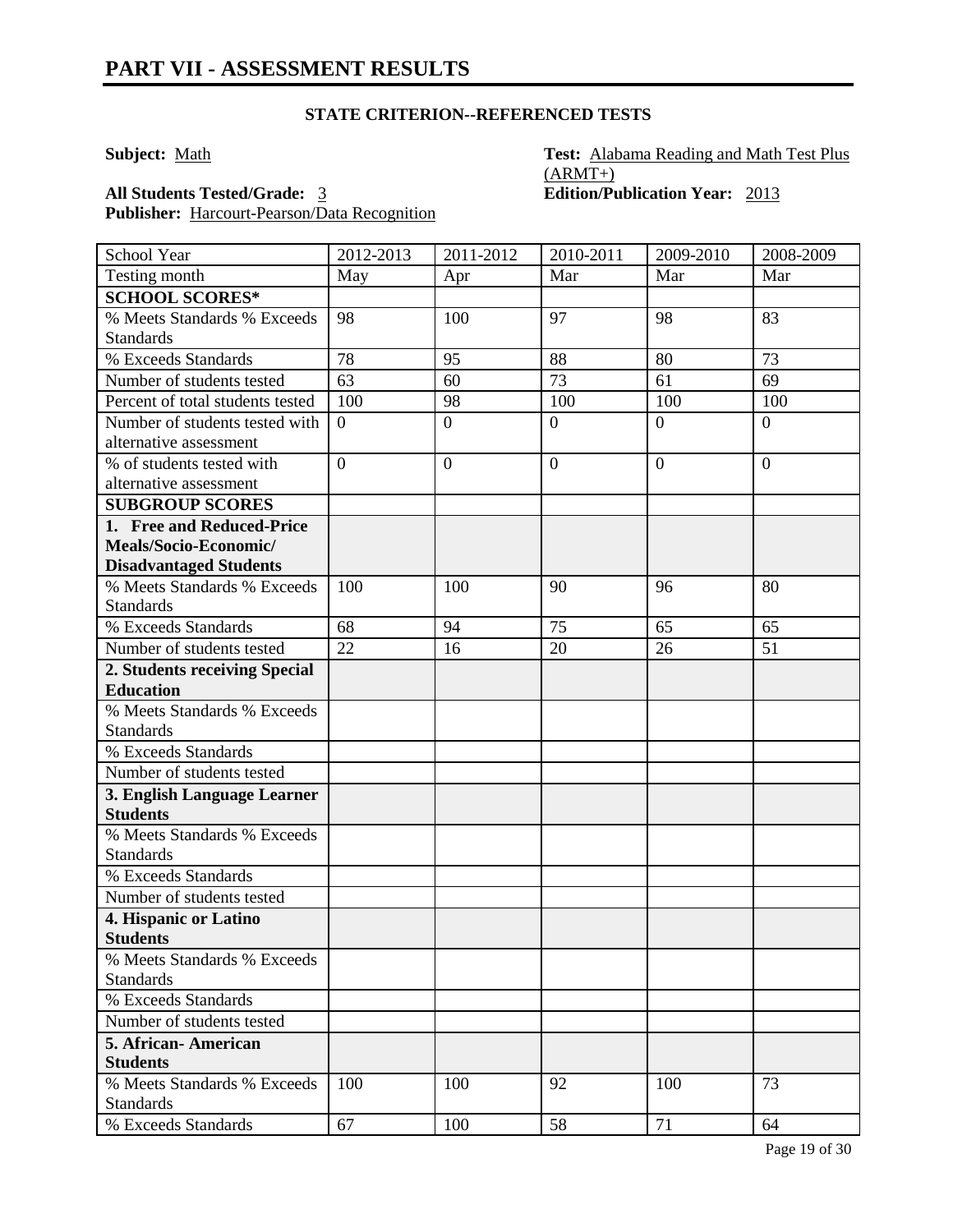| Number of students tested                       | 15              | 10  | 12  | 24  | 35 |
|-------------------------------------------------|-----------------|-----|-----|-----|----|
| <b>6. Asian Students</b>                        |                 |     |     |     |    |
| % Meets Standards % Exceeds                     |                 |     |     |     |    |
| <b>Standards</b>                                |                 |     |     |     |    |
| % Exceeds Standards                             |                 |     |     |     |    |
| Number of students tested                       |                 |     |     |     |    |
| 7. American Indian or                           |                 |     |     |     |    |
| <b>Alaska Native Students</b>                   |                 |     |     |     |    |
| % Meets Standards % Exceeds                     |                 |     |     |     |    |
| <b>Standards</b>                                |                 |     |     |     |    |
| % Exceeds Standards                             |                 |     |     |     |    |
| Number of students tested                       |                 |     |     |     |    |
| 8. Native Hawaiian or other                     |                 |     |     |     |    |
| <b>Pacific Islander Students</b>                |                 |     |     |     |    |
| % Meets Standards % Exceeds                     |                 |     |     |     |    |
| <b>Standards</b>                                |                 |     |     |     |    |
| % Exceeds Standards                             |                 |     |     |     |    |
| Number of students tested                       |                 |     |     |     |    |
| 9. White Students                               |                 |     |     |     |    |
| % Meets Standards % Exceeds                     | 97              | 100 | 98  | 97  | 93 |
| <b>Standards</b>                                |                 |     |     |     |    |
| % Exceeds Standards                             | 87              | 95  | 95  | 91  | 80 |
| Number of students tested                       | 39              | 43  | 56  | 35  | 32 |
| 10. Two or More Races                           |                 |     |     |     |    |
| identified Students                             |                 |     |     |     |    |
| % Meets Standards % Exceeds                     |                 |     |     |     |    |
| <b>Standards</b>                                |                 |     |     |     |    |
| % Exceeds Standards                             |                 |     |     |     |    |
| Number of students tested                       |                 |     |     |     |    |
| 11. Other 1: Non Poverty                        |                 |     |     |     |    |
| % Meets Standards % Exceeds<br><b>Standards</b> | 97              | 100 | 100 | 100 | 93 |
| % Exceeds Standards                             | 84              | 98  | 92  | 90  | 93 |
| Number of students tested                       | $\overline{37}$ | 42  | 51  | 30  | 16 |
| 12. Other 2: Poverty                            |                 |     |     |     |    |
| % Meets Standards % Exceeds                     | 100             | 100 | 92  | 97  | 80 |
| <b>Standards</b>                                |                 |     |     |     |    |
| % Exceeds Standards                             | 69              | 89  | 77  | 71  | 67 |
| Number of students tested                       | 26              | 18  | 22  | 31  | 53 |
| 13. Other 3: Other 3                            |                 |     |     |     |    |
| % Meets Standards % Exceeds                     |                 |     |     |     |    |
| <b>Standards</b>                                |                 |     |     |     |    |
| % Exceeds Standards                             |                 |     |     |     |    |
| Number of students tested                       |                 |     |     |     |    |

**NOTES:** Additional subgroups reported are Non Poverty (Non-disadvantaged students) and Poverty (Disadvantaged students).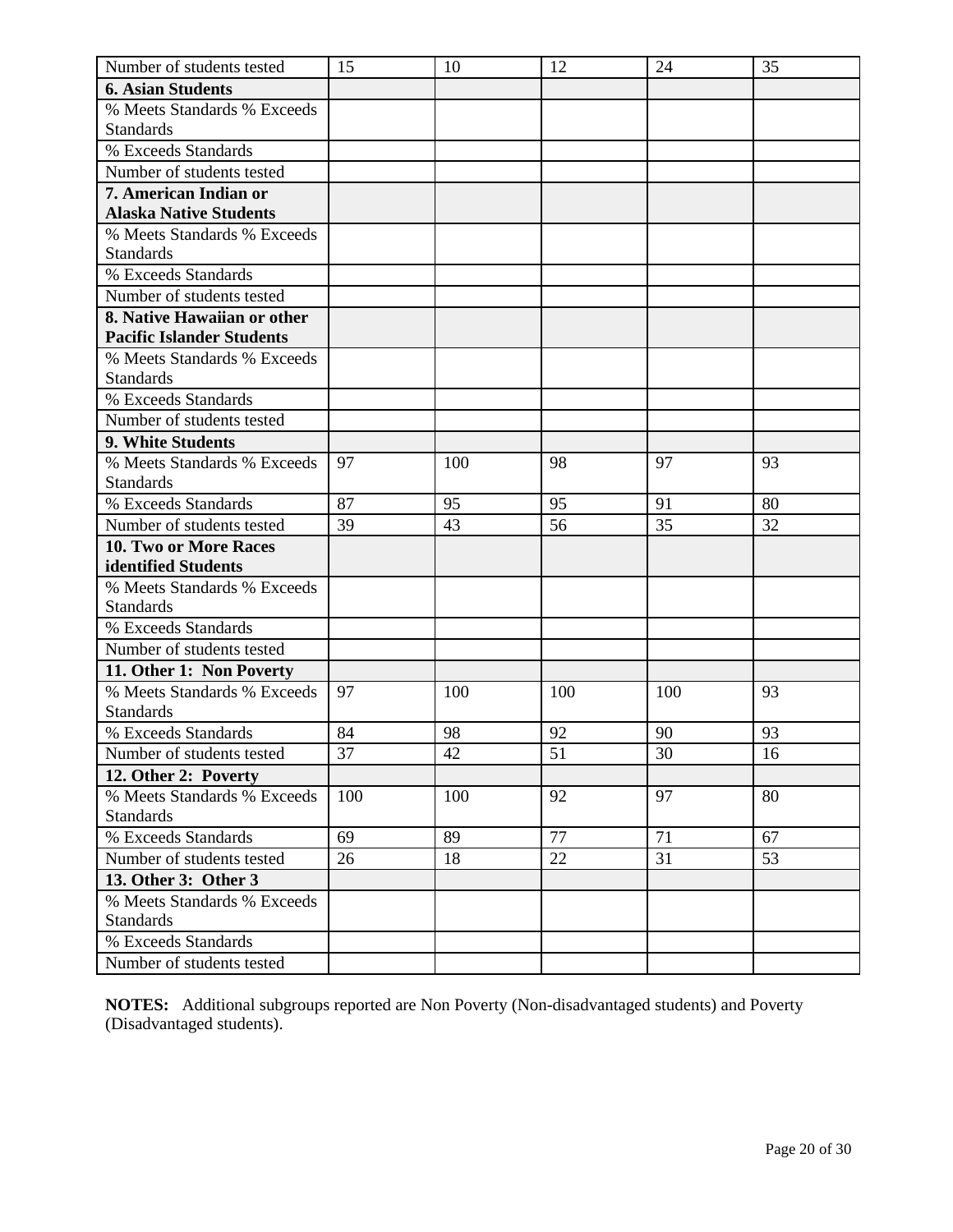### **Subject:** Math **Test: Math Test: Alabama Reading and Math Test Plus**  $(ARMT+)$ **All Students Tested/Grade:** 4 **Edition/Publication Year:** 2013

**Publisher:** Harcourt-Pearson/Data Recognition

| School Year                                       | 2012-2013      | 2011-2012      | 2010-2011        | 2009-2010      | 2008-2009      |
|---------------------------------------------------|----------------|----------------|------------------|----------------|----------------|
| Testing month                                     | May            | Apr            | Mar              | Mar            | Mar            |
| <b>SCHOOL SCORES*</b>                             |                |                |                  |                |                |
| % Meets Standards % Exceeds                       | 100            | 100            | 100              | 99             | 93             |
| <b>Standards</b>                                  |                |                |                  |                |                |
| % Exceeds Standards                               | 99             | 97             | 100              | 91             | 54             |
| Number of students tested                         | 65             | 67             | 51               | 70             | 67             |
| Percent of total students tested                  | 100            | 98             | 100              | 100            | 100            |
| Number of students tested with                    | $\overline{0}$ | $\overline{0}$ | $\boldsymbol{0}$ | $\overline{0}$ | $\overline{0}$ |
| alternative assessment                            |                |                |                  |                |                |
| % of students tested with                         | $\overline{0}$ | $\overline{0}$ | $\boldsymbol{0}$ | $\overline{0}$ | $\overline{0}$ |
| alternative assessment                            |                |                |                  |                |                |
| <b>SUBGROUP SCORES</b>                            |                |                |                  |                |                |
| 1. Free and Reduced-Price                         |                |                |                  |                |                |
| Meals/Socio-Economic/                             |                |                |                  |                |                |
| <b>Disadvantaged Students</b>                     |                |                |                  |                |                |
| % Meets Standards % Exceeds                       | 100            | 100            | 100              | 96             | 90             |
| <b>Standards</b><br>% Exceeds Standards           | 100            | 100            | 100              | 82             | 42             |
| Number of students tested                         | 15             | 17             | 22               | 22             | 52             |
|                                                   |                |                |                  |                |                |
| 2. Students receiving Special<br><b>Education</b> |                |                |                  |                |                |
| % Meets Standards % Exceeds                       |                |                |                  |                |                |
| <b>Standards</b>                                  |                |                |                  |                |                |
| % Exceeds Standards                               |                |                |                  |                |                |
| Number of students tested                         |                |                |                  |                |                |
| 3. English Language Learner                       |                |                |                  |                |                |
| <b>Students</b>                                   |                |                |                  |                |                |
| % Meets Standards % Exceeds                       |                |                |                  |                |                |
| <b>Standards</b>                                  |                |                |                  |                |                |
| % Exceeds Standards                               |                |                |                  |                |                |
| Number of students tested                         |                |                |                  |                |                |
| 4. Hispanic or Latino                             |                |                |                  |                |                |
| <b>Students</b>                                   |                |                |                  |                |                |
| % Meets Standards % Exceeds                       |                |                |                  |                |                |
| <b>Standards</b>                                  |                |                |                  |                |                |
| % Exceeds Standards                               |                |                |                  |                |                |
| Number of students tested                         |                |                |                  |                |                |
| 5. African - American<br><b>Students</b>          |                |                |                  |                |                |
| % Meets Standards % Exceeds                       | 100            | 100            | 100              | 96             | 93             |
| <b>Standards</b>                                  |                |                |                  |                |                |
| % Exceeds Standards                               | 93             | 100            | 100              | 87             | 41             |
| Number of students tested                         | 14             | 9              | 19               | 23             | 42             |
| <b>6. Asian Students</b>                          |                |                |                  |                |                |
|                                                   |                |                |                  |                |                |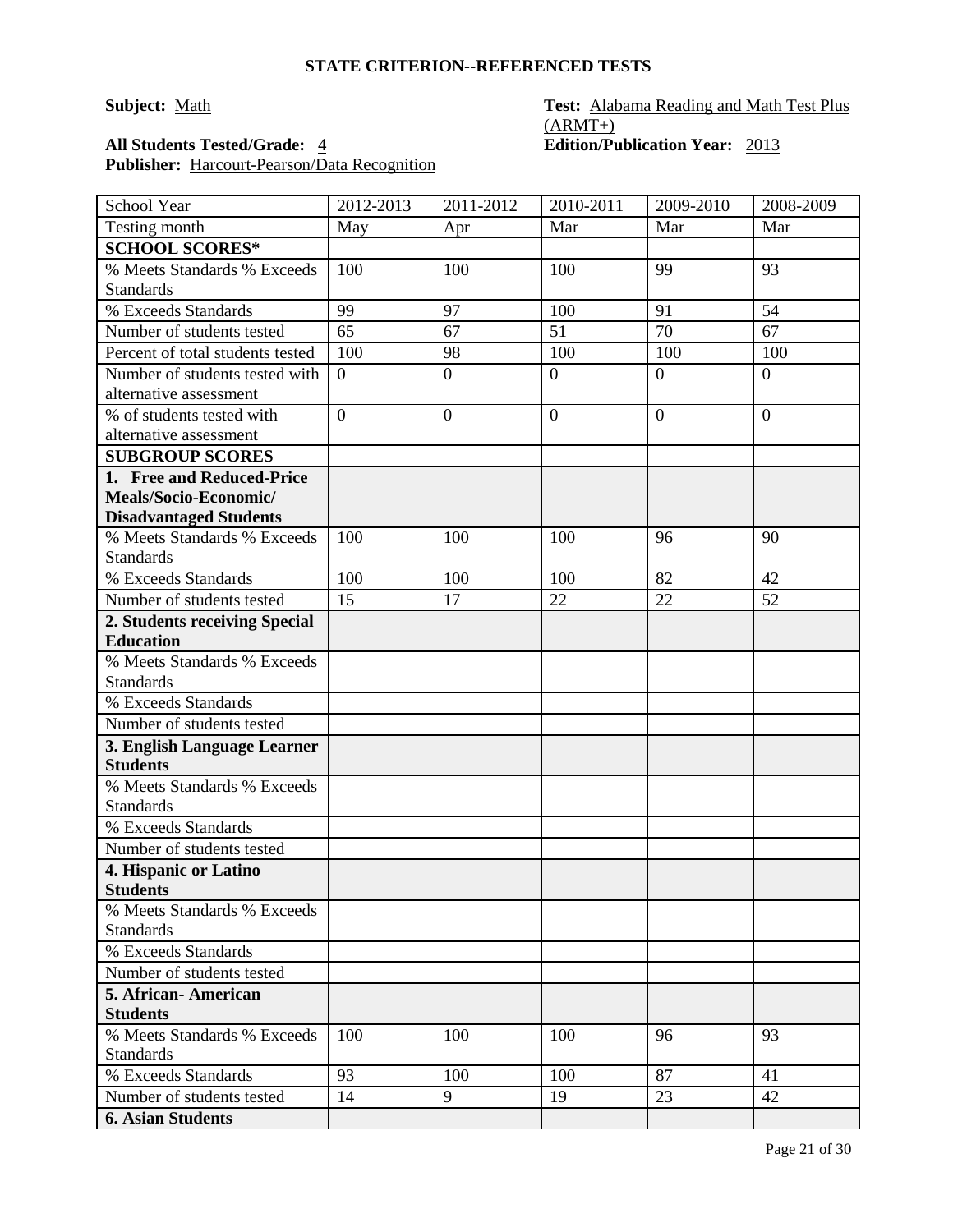| % Meets Standards % Exceeds      |     |     |     |     |     |
|----------------------------------|-----|-----|-----|-----|-----|
| <b>Standards</b>                 |     |     |     |     |     |
| % Exceeds Standards              |     |     |     |     |     |
| Number of students tested        |     |     |     |     |     |
| 7. American Indian or            |     |     |     |     |     |
| <b>Alaska Native Students</b>    |     |     |     |     |     |
| % Meets Standards % Exceeds      |     |     |     |     |     |
| <b>Standards</b>                 |     |     |     |     |     |
| % Exceeds Standards              |     |     |     |     |     |
| Number of students tested        |     |     |     |     |     |
| 8. Native Hawaiian or other      |     |     |     |     |     |
| <b>Pacific Islander Students</b> |     |     |     |     |     |
| % Meets Standards % Exceeds      |     |     |     |     |     |
| <b>Standards</b>                 |     |     |     |     |     |
| % Exceeds Standards              |     |     |     |     |     |
| Number of students tested        |     |     |     |     |     |
| 9. White Students                |     |     |     |     |     |
| % Meets Standards % Exceeds      | 100 | 100 | 100 | 100 | 95  |
| <b>Standards</b>                 |     |     |     |     |     |
| % Exceeds Standards              | 100 | 98  | 100 | 93  | 76  |
| Number of students tested        | 44  | 52  | 31  | 42  | 21  |
| 10. Two or More Races            |     |     |     |     |     |
| identified Students              |     |     |     |     |     |
| % Meets Standards % Exceeds      |     |     |     |     |     |
| <b>Standards</b>                 |     |     |     |     |     |
| % Exceeds Standards              |     |     |     |     |     |
| Number of students tested        |     |     |     |     |     |
| 11. Other 1: Non Poverty         |     |     |     |     |     |
| % Meets Standards % Exceeds      | 100 | 100 | 100 | 100 | 100 |
| <b>Standards</b>                 |     |     |     |     |     |
| % Exceeds Standards              | 100 | 98  | 100 | 95  | 92  |
| Number of students tested        | 45  | 47  | 26  | 39  | 13  |
| 12. Other 2: Poverty             |     |     |     |     |     |
| % Meets Standards % Exceeds      | 100 | 100 | 100 | 97  | 92  |
| <b>Standards</b>                 |     |     |     |     |     |
| % Exceeds Standards              | 95  | 95  | 100 | 87  | 44  |
| Number of students tested        | 20  | 20  | 25  | 31  | 54  |
| 13. Other 3: Other 3             |     |     |     |     |     |
| % Meets Standards % Exceeds      |     |     |     |     |     |
| <b>Standards</b>                 |     |     |     |     |     |
| % Exceeds Standards              |     |     |     |     |     |
| Number of students tested        |     |     |     |     |     |

**NOTES:** Additional subgroups reported are Non Poverty (Non-disadvantaged students) and Poverty (Disadvantaged students).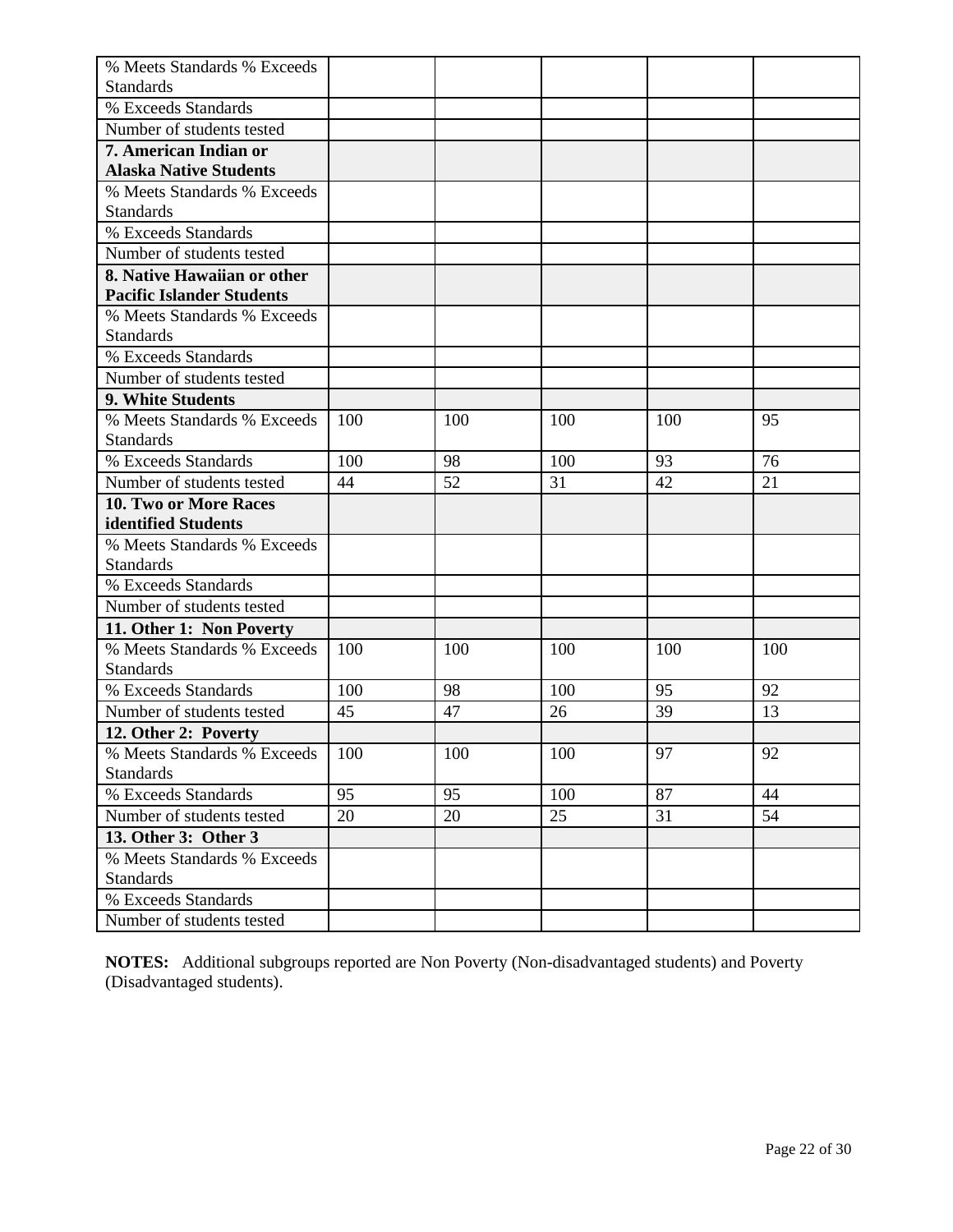### **Subject:** Math **Test: Math Test: Alabama Reading and Math Test Plus**  $(ARMT+)$ **All Students Tested/Grade:** 5 **Edition/Publication Year:** 2013

**Publisher:** Harcourt-Pearson/Data Recognition

| School Year                                       | 2012-2013       | 2011-2012        | 2010-2011      | 2009-2010      | 2008-2009      |
|---------------------------------------------------|-----------------|------------------|----------------|----------------|----------------|
| Testing month                                     | May             | Apr              | Mar            | Mar            | Mar            |
| <b>SCHOOL SCORES*</b>                             |                 |                  |                |                |                |
| % Meets Standards % Exceeds                       | 100             | 100              | 100            | 100            | 77             |
| <b>Standards</b>                                  |                 |                  |                |                |                |
| % Exceeds Standards                               | 99              | 99               | 100            | 96             | 43             |
| Number of students tested                         | $\overline{74}$ | 65               | 68             | 74             | 53             |
| Percent of total students tested                  | 100             | 100              | 100            | 100            | 98             |
| Number of students tested with                    | $\overline{0}$  | $\boldsymbol{0}$ | $\mathbf{0}$   | $\overline{0}$ | $\overline{0}$ |
| alternative assessment                            |                 |                  |                |                |                |
| % of students tested with                         | $\overline{0}$  | $\mathbf{0}$     | $\overline{0}$ | $\theta$       | $\overline{0}$ |
| alternative assessment                            |                 |                  |                |                |                |
| <b>SUBGROUP SCORES</b>                            |                 |                  |                |                |                |
| 1. Free and Reduced-Price                         |                 |                  |                |                |                |
| Meals/Socio-Economic/                             |                 |                  |                |                |                |
| <b>Disadvantaged Students</b>                     |                 |                  |                |                |                |
| % Meets Standards % Exceeds<br><b>Standards</b>   | 100             | 100              | 100            | 100            | 74             |
| % Exceeds Standards                               | 100             | 100              | 100            | 92             | 32             |
| Number of students tested                         | 17              | 28               | 22             | 24             | 32             |
|                                                   |                 |                  |                |                |                |
| 2. Students receiving Special<br><b>Education</b> |                 |                  |                |                |                |
| % Meets Standards % Exceeds                       |                 |                  |                |                | 46             |
| <b>Standards</b>                                  |                 |                  |                |                |                |
| % Exceeds Standards                               |                 |                  |                |                | 8              |
| Number of students tested                         |                 |                  |                |                | 14             |
| 3. English Language Learner                       |                 |                  |                |                |                |
| <b>Students</b>                                   |                 |                  |                |                |                |
| % Meets Standards % Exceeds                       |                 |                  |                |                |                |
| <b>Standards</b>                                  |                 |                  |                |                |                |
| % Exceeds Standards                               |                 |                  |                |                |                |
| Number of students tested                         |                 |                  |                |                |                |
| 4. Hispanic or Latino                             |                 |                  |                |                |                |
| <b>Students</b>                                   |                 |                  |                |                |                |
| % Meets Standards % Exceeds                       |                 |                  |                |                |                |
| <b>Standards</b>                                  |                 |                  |                |                |                |
| % Exceeds Standards                               |                 |                  |                |                |                |
| Number of students tested                         |                 |                  |                |                |                |
| 5. African - American                             |                 |                  |                |                |                |
| <b>Students</b>                                   |                 |                  |                |                |                |
| % Meets Standards % Exceeds                       | 100             | 100              | 100            | 100            | 68             |
| <b>Standards</b>                                  |                 |                  |                |                |                |
| % Exceeds Standards                               | 100             | 100              | 100            | 96             | 39             |
| Number of students tested                         | 14              | 27               | 20             | 23             | 29             |
| <b>6. Asian Students</b>                          |                 |                  |                |                |                |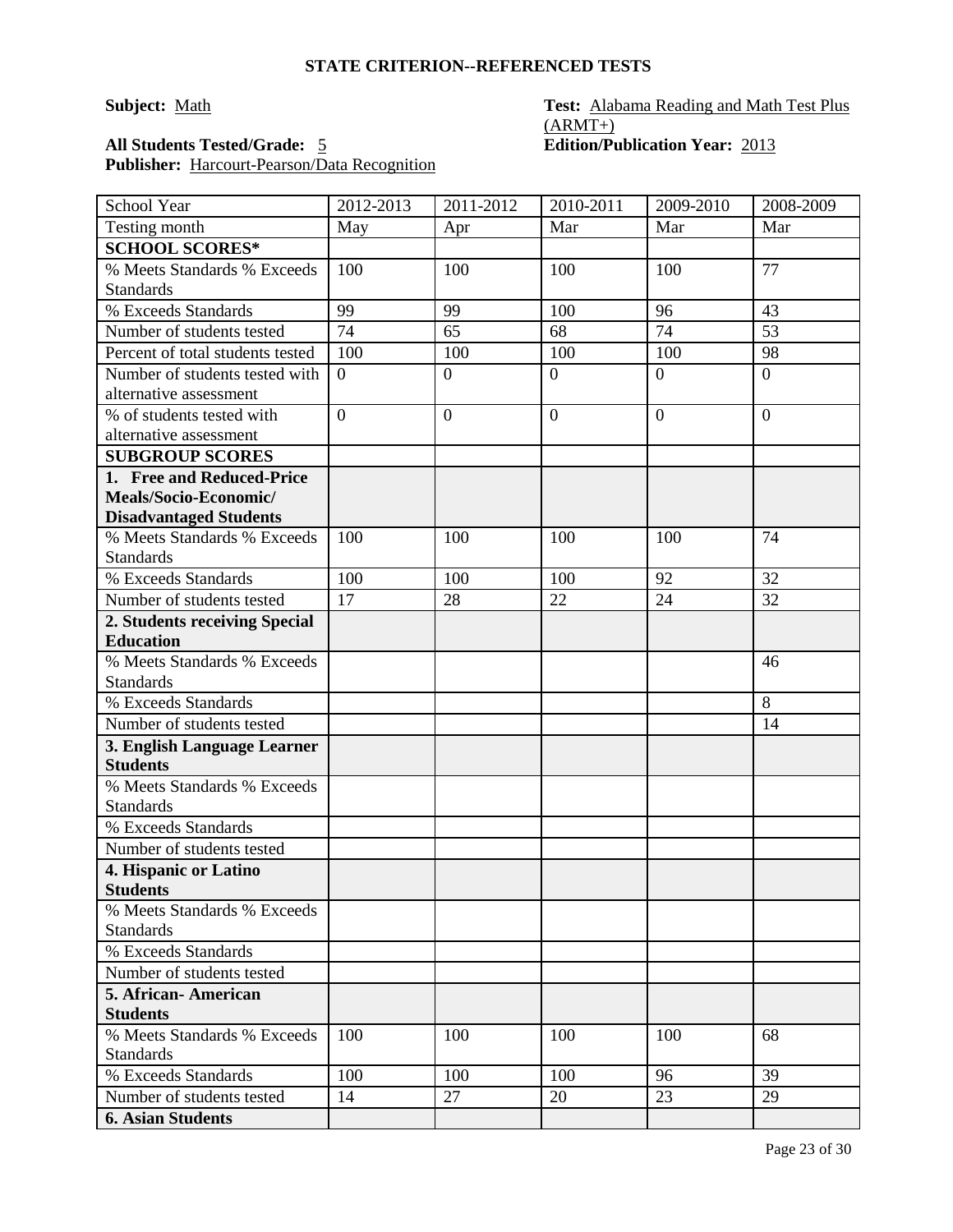| % Meets Standards % Exceeds      |     |     |     |     |        |
|----------------------------------|-----|-----|-----|-----|--------|
| <b>Standards</b>                 |     |     |     |     |        |
| % Exceeds Standards              |     |     |     |     |        |
| Number of students tested        |     |     |     |     |        |
| 7. American Indian or            |     |     |     |     |        |
| <b>Alaska Native Students</b>    |     |     |     |     |        |
| % Meets Standards % Exceeds      |     |     |     |     |        |
| <b>Standards</b>                 |     |     |     |     |        |
| % Exceeds Standards              |     |     |     |     |        |
| Number of students tested        |     |     |     |     |        |
| 8. Native Hawaiian or other      |     |     |     |     |        |
| <b>Pacific Islander Students</b> |     |     |     |     |        |
| % Meets Standards % Exceeds      |     |     |     |     |        |
| <b>Standards</b>                 |     |     |     |     |        |
| % Exceeds Standards              |     |     |     |     |        |
| Number of students tested        |     |     |     |     |        |
| 9. White Students                |     |     |     |     |        |
| % Meets Standards % Exceeds      | 100 | 100 | 100 | 100 | 87     |
| <b>Standards</b>                 |     |     |     |     |        |
| % Exceeds Standards              | 100 | 97  | 100 | 98  | 48     |
| Number of students tested        | 55  | 35  | 45  | 46  | 24     |
| 10. Two or More Races            |     |     |     |     |        |
| identified Students              |     |     |     |     |        |
| % Meets Standards % Exceeds      |     |     |     |     |        |
| <b>Standards</b>                 |     |     |     |     |        |
| % Exceeds Standards              |     |     |     |     |        |
| Number of students tested        |     |     |     |     |        |
| 11. Other 1: Non Poverty         |     |     |     |     |        |
| % Meets Standards % Exceeds      | 100 | 100 | 100 | 100 | 77     |
| <b>Standards</b>                 |     |     |     |     |        |
| % Exceeds Standards              | 100 | 100 | 100 | 98  | 59     |
| Number of students tested        | 50  | 30  | 42  | 46  | 17     |
| 12. Other 2: Poverty             |     |     |     |     |        |
| % Meets Standards % Exceeds      | 100 | 100 | 100 | 100 | $77\,$ |
| <b>Standards</b>                 |     |     |     |     |        |
| % Exceeds Standards              | 96  | 97  | 100 | 93  | 35     |
| Number of students tested        | 24  | 35  | 26  | 28  | 36     |
| 13. Other 3: Other 3             |     |     |     |     |        |
| % Meets Standards % Exceeds      |     |     |     |     |        |
| <b>Standards</b>                 |     |     |     |     |        |
| % Exceeds Standards              |     |     |     |     |        |
| Number of students tested        |     |     |     |     |        |

**NOTES:** Students receiving special education was a non-qualifying subgroup for the 2010, 2011, 2012, and 2013 school years. Additional subgroups reported are Non Poverty (Non-disadvantaged students) and Poverty (Disadvantaged students).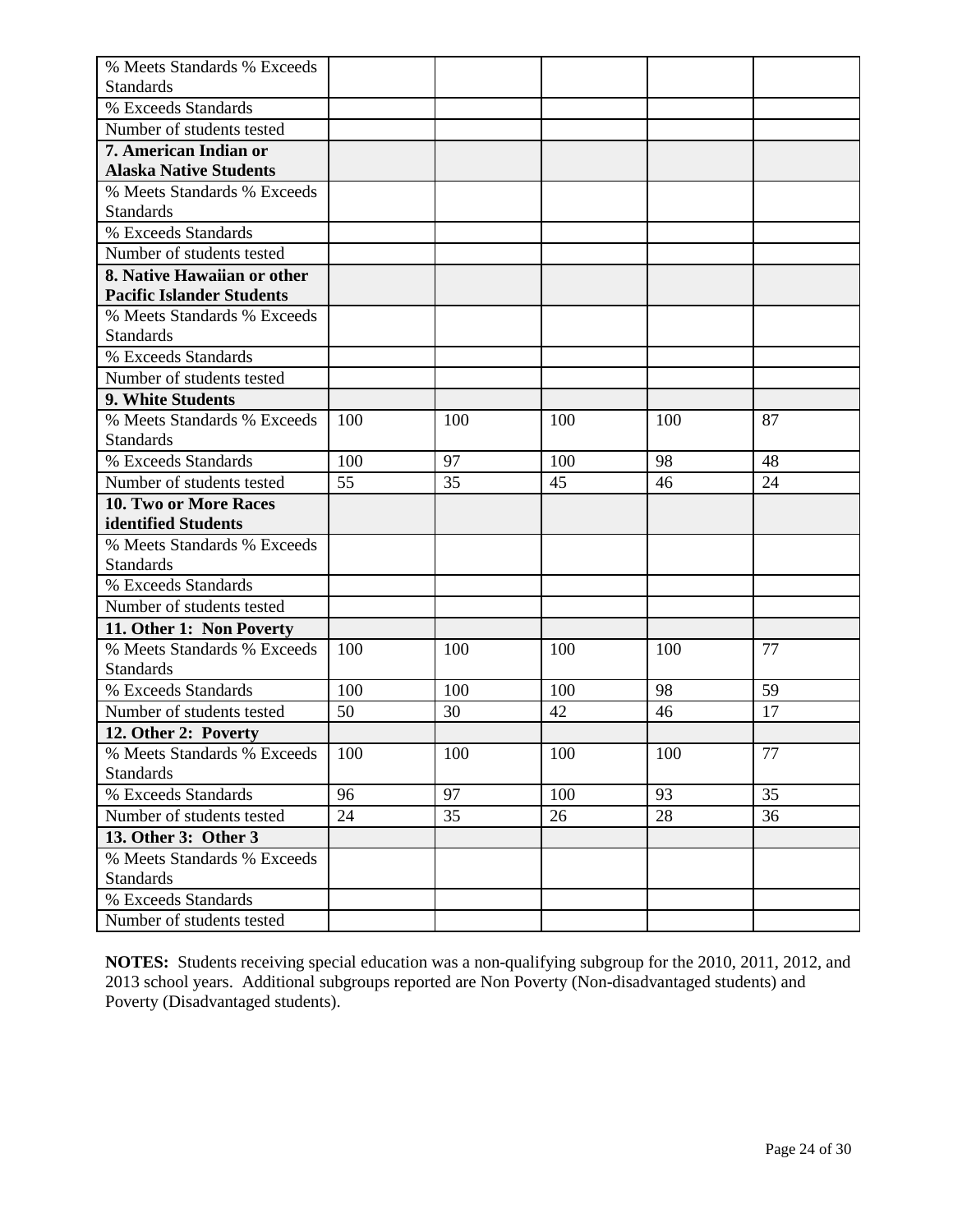### **Subject: Reading/ELA Test: Alabama Reading and Math Test Plus**  $(ARMT+)$ **All Students Tested/Grade:** 3 **Edition/Publication Year:** 2013

**Publisher:** Harcourt-Pearson/Data Recognition

| Mar<br>Mar<br>Testing month<br>Mar<br>May<br>Apr<br><b>SCHOOL SCORES*</b><br>% Meets Standards % Exceeds<br>100<br>89<br>100<br>99<br>100<br><b>Standards</b><br>89<br>52<br>% Exceeds Standards<br>86<br>90<br>86<br>63<br>73<br>Number of students tested<br>61<br>69<br>60<br>Percent of total students tested<br>100<br>100<br>100<br>98<br>100<br>Number of students tested with<br>$\overline{0}$<br>$\overline{0}$<br>$\overline{0}$<br>$\overline{0}$<br>$\overline{0}$<br>alternative assessment<br>% of students tested with<br>$\overline{0}$<br>$\boldsymbol{0}$<br>$\boldsymbol{0}$<br>$\boldsymbol{0}$<br>$\boldsymbol{0}$<br>alternative assessment<br><b>SUBGROUP SCORES</b><br>1. Free and Reduced-Price<br>Meals/Socio-Economic/<br><b>Disadvantaged Students</b><br>% Meets Standards % Exceeds<br>100<br>100<br>100<br>100<br>86<br><b>Standards</b><br>77<br>75<br>89<br>% Exceeds Standards<br>70<br>47<br>51<br>Number of students tested<br>22<br>16<br>20<br>26<br>2. Students receiving Special<br><b>Education</b><br>% Meets Standards % Exceeds<br><b>Standards</b><br>% Exceeds Standards<br>Number of students tested<br>3. English Language Learner<br><b>Students</b><br>% Meets Standards % Exceeds<br><b>Standards</b><br>% Exceeds Standards<br>Number of students tested<br>4. Hispanic or Latino<br><b>Students</b><br>% Meets Standards % Exceeds<br><b>Standards</b><br>% Exceeds Standards<br>Number of students tested<br>5. African - American<br><b>Students</b><br>100<br>88<br>% Meets Standards % Exceeds<br>100<br>100<br>100<br><b>Standards</b><br>80<br>70<br>58<br>83<br>45<br>% Exceeds Standards<br>Number of students tested<br>12<br>24<br>35<br>15<br>10 | <b>School Year</b>       | 2012-2013 | 2011-2012 | 2010-2011 | 2009-2010 | 2008-2009 |
|-------------------------------------------------------------------------------------------------------------------------------------------------------------------------------------------------------------------------------------------------------------------------------------------------------------------------------------------------------------------------------------------------------------------------------------------------------------------------------------------------------------------------------------------------------------------------------------------------------------------------------------------------------------------------------------------------------------------------------------------------------------------------------------------------------------------------------------------------------------------------------------------------------------------------------------------------------------------------------------------------------------------------------------------------------------------------------------------------------------------------------------------------------------------------------------------------------------------------------------------------------------------------------------------------------------------------------------------------------------------------------------------------------------------------------------------------------------------------------------------------------------------------------------------------------------------------------------------------------------------------------------------------------------------------------------------------------------------|--------------------------|-----------|-----------|-----------|-----------|-----------|
|                                                                                                                                                                                                                                                                                                                                                                                                                                                                                                                                                                                                                                                                                                                                                                                                                                                                                                                                                                                                                                                                                                                                                                                                                                                                                                                                                                                                                                                                                                                                                                                                                                                                                                                   |                          |           |           |           |           |           |
|                                                                                                                                                                                                                                                                                                                                                                                                                                                                                                                                                                                                                                                                                                                                                                                                                                                                                                                                                                                                                                                                                                                                                                                                                                                                                                                                                                                                                                                                                                                                                                                                                                                                                                                   |                          |           |           |           |           |           |
|                                                                                                                                                                                                                                                                                                                                                                                                                                                                                                                                                                                                                                                                                                                                                                                                                                                                                                                                                                                                                                                                                                                                                                                                                                                                                                                                                                                                                                                                                                                                                                                                                                                                                                                   |                          |           |           |           |           |           |
|                                                                                                                                                                                                                                                                                                                                                                                                                                                                                                                                                                                                                                                                                                                                                                                                                                                                                                                                                                                                                                                                                                                                                                                                                                                                                                                                                                                                                                                                                                                                                                                                                                                                                                                   |                          |           |           |           |           |           |
|                                                                                                                                                                                                                                                                                                                                                                                                                                                                                                                                                                                                                                                                                                                                                                                                                                                                                                                                                                                                                                                                                                                                                                                                                                                                                                                                                                                                                                                                                                                                                                                                                                                                                                                   |                          |           |           |           |           |           |
|                                                                                                                                                                                                                                                                                                                                                                                                                                                                                                                                                                                                                                                                                                                                                                                                                                                                                                                                                                                                                                                                                                                                                                                                                                                                                                                                                                                                                                                                                                                                                                                                                                                                                                                   |                          |           |           |           |           |           |
|                                                                                                                                                                                                                                                                                                                                                                                                                                                                                                                                                                                                                                                                                                                                                                                                                                                                                                                                                                                                                                                                                                                                                                                                                                                                                                                                                                                                                                                                                                                                                                                                                                                                                                                   |                          |           |           |           |           |           |
|                                                                                                                                                                                                                                                                                                                                                                                                                                                                                                                                                                                                                                                                                                                                                                                                                                                                                                                                                                                                                                                                                                                                                                                                                                                                                                                                                                                                                                                                                                                                                                                                                                                                                                                   |                          |           |           |           |           |           |
|                                                                                                                                                                                                                                                                                                                                                                                                                                                                                                                                                                                                                                                                                                                                                                                                                                                                                                                                                                                                                                                                                                                                                                                                                                                                                                                                                                                                                                                                                                                                                                                                                                                                                                                   |                          |           |           |           |           |           |
|                                                                                                                                                                                                                                                                                                                                                                                                                                                                                                                                                                                                                                                                                                                                                                                                                                                                                                                                                                                                                                                                                                                                                                                                                                                                                                                                                                                                                                                                                                                                                                                                                                                                                                                   |                          |           |           |           |           |           |
|                                                                                                                                                                                                                                                                                                                                                                                                                                                                                                                                                                                                                                                                                                                                                                                                                                                                                                                                                                                                                                                                                                                                                                                                                                                                                                                                                                                                                                                                                                                                                                                                                                                                                                                   |                          |           |           |           |           |           |
|                                                                                                                                                                                                                                                                                                                                                                                                                                                                                                                                                                                                                                                                                                                                                                                                                                                                                                                                                                                                                                                                                                                                                                                                                                                                                                                                                                                                                                                                                                                                                                                                                                                                                                                   |                          |           |           |           |           |           |
|                                                                                                                                                                                                                                                                                                                                                                                                                                                                                                                                                                                                                                                                                                                                                                                                                                                                                                                                                                                                                                                                                                                                                                                                                                                                                                                                                                                                                                                                                                                                                                                                                                                                                                                   |                          |           |           |           |           |           |
|                                                                                                                                                                                                                                                                                                                                                                                                                                                                                                                                                                                                                                                                                                                                                                                                                                                                                                                                                                                                                                                                                                                                                                                                                                                                                                                                                                                                                                                                                                                                                                                                                                                                                                                   |                          |           |           |           |           |           |
|                                                                                                                                                                                                                                                                                                                                                                                                                                                                                                                                                                                                                                                                                                                                                                                                                                                                                                                                                                                                                                                                                                                                                                                                                                                                                                                                                                                                                                                                                                                                                                                                                                                                                                                   |                          |           |           |           |           |           |
|                                                                                                                                                                                                                                                                                                                                                                                                                                                                                                                                                                                                                                                                                                                                                                                                                                                                                                                                                                                                                                                                                                                                                                                                                                                                                                                                                                                                                                                                                                                                                                                                                                                                                                                   |                          |           |           |           |           |           |
|                                                                                                                                                                                                                                                                                                                                                                                                                                                                                                                                                                                                                                                                                                                                                                                                                                                                                                                                                                                                                                                                                                                                                                                                                                                                                                                                                                                                                                                                                                                                                                                                                                                                                                                   |                          |           |           |           |           |           |
|                                                                                                                                                                                                                                                                                                                                                                                                                                                                                                                                                                                                                                                                                                                                                                                                                                                                                                                                                                                                                                                                                                                                                                                                                                                                                                                                                                                                                                                                                                                                                                                                                                                                                                                   |                          |           |           |           |           |           |
|                                                                                                                                                                                                                                                                                                                                                                                                                                                                                                                                                                                                                                                                                                                                                                                                                                                                                                                                                                                                                                                                                                                                                                                                                                                                                                                                                                                                                                                                                                                                                                                                                                                                                                                   |                          |           |           |           |           |           |
|                                                                                                                                                                                                                                                                                                                                                                                                                                                                                                                                                                                                                                                                                                                                                                                                                                                                                                                                                                                                                                                                                                                                                                                                                                                                                                                                                                                                                                                                                                                                                                                                                                                                                                                   |                          |           |           |           |           |           |
|                                                                                                                                                                                                                                                                                                                                                                                                                                                                                                                                                                                                                                                                                                                                                                                                                                                                                                                                                                                                                                                                                                                                                                                                                                                                                                                                                                                                                                                                                                                                                                                                                                                                                                                   |                          |           |           |           |           |           |
|                                                                                                                                                                                                                                                                                                                                                                                                                                                                                                                                                                                                                                                                                                                                                                                                                                                                                                                                                                                                                                                                                                                                                                                                                                                                                                                                                                                                                                                                                                                                                                                                                                                                                                                   |                          |           |           |           |           |           |
|                                                                                                                                                                                                                                                                                                                                                                                                                                                                                                                                                                                                                                                                                                                                                                                                                                                                                                                                                                                                                                                                                                                                                                                                                                                                                                                                                                                                                                                                                                                                                                                                                                                                                                                   |                          |           |           |           |           |           |
|                                                                                                                                                                                                                                                                                                                                                                                                                                                                                                                                                                                                                                                                                                                                                                                                                                                                                                                                                                                                                                                                                                                                                                                                                                                                                                                                                                                                                                                                                                                                                                                                                                                                                                                   |                          |           |           |           |           |           |
|                                                                                                                                                                                                                                                                                                                                                                                                                                                                                                                                                                                                                                                                                                                                                                                                                                                                                                                                                                                                                                                                                                                                                                                                                                                                                                                                                                                                                                                                                                                                                                                                                                                                                                                   |                          |           |           |           |           |           |
|                                                                                                                                                                                                                                                                                                                                                                                                                                                                                                                                                                                                                                                                                                                                                                                                                                                                                                                                                                                                                                                                                                                                                                                                                                                                                                                                                                                                                                                                                                                                                                                                                                                                                                                   |                          |           |           |           |           |           |
|                                                                                                                                                                                                                                                                                                                                                                                                                                                                                                                                                                                                                                                                                                                                                                                                                                                                                                                                                                                                                                                                                                                                                                                                                                                                                                                                                                                                                                                                                                                                                                                                                                                                                                                   |                          |           |           |           |           |           |
|                                                                                                                                                                                                                                                                                                                                                                                                                                                                                                                                                                                                                                                                                                                                                                                                                                                                                                                                                                                                                                                                                                                                                                                                                                                                                                                                                                                                                                                                                                                                                                                                                                                                                                                   |                          |           |           |           |           |           |
|                                                                                                                                                                                                                                                                                                                                                                                                                                                                                                                                                                                                                                                                                                                                                                                                                                                                                                                                                                                                                                                                                                                                                                                                                                                                                                                                                                                                                                                                                                                                                                                                                                                                                                                   |                          |           |           |           |           |           |
|                                                                                                                                                                                                                                                                                                                                                                                                                                                                                                                                                                                                                                                                                                                                                                                                                                                                                                                                                                                                                                                                                                                                                                                                                                                                                                                                                                                                                                                                                                                                                                                                                                                                                                                   |                          |           |           |           |           |           |
|                                                                                                                                                                                                                                                                                                                                                                                                                                                                                                                                                                                                                                                                                                                                                                                                                                                                                                                                                                                                                                                                                                                                                                                                                                                                                                                                                                                                                                                                                                                                                                                                                                                                                                                   |                          |           |           |           |           |           |
|                                                                                                                                                                                                                                                                                                                                                                                                                                                                                                                                                                                                                                                                                                                                                                                                                                                                                                                                                                                                                                                                                                                                                                                                                                                                                                                                                                                                                                                                                                                                                                                                                                                                                                                   |                          |           |           |           |           |           |
|                                                                                                                                                                                                                                                                                                                                                                                                                                                                                                                                                                                                                                                                                                                                                                                                                                                                                                                                                                                                                                                                                                                                                                                                                                                                                                                                                                                                                                                                                                                                                                                                                                                                                                                   |                          |           |           |           |           |           |
|                                                                                                                                                                                                                                                                                                                                                                                                                                                                                                                                                                                                                                                                                                                                                                                                                                                                                                                                                                                                                                                                                                                                                                                                                                                                                                                                                                                                                                                                                                                                                                                                                                                                                                                   |                          |           |           |           |           |           |
|                                                                                                                                                                                                                                                                                                                                                                                                                                                                                                                                                                                                                                                                                                                                                                                                                                                                                                                                                                                                                                                                                                                                                                                                                                                                                                                                                                                                                                                                                                                                                                                                                                                                                                                   |                          |           |           |           |           |           |
|                                                                                                                                                                                                                                                                                                                                                                                                                                                                                                                                                                                                                                                                                                                                                                                                                                                                                                                                                                                                                                                                                                                                                                                                                                                                                                                                                                                                                                                                                                                                                                                                                                                                                                                   |                          |           |           |           |           |           |
|                                                                                                                                                                                                                                                                                                                                                                                                                                                                                                                                                                                                                                                                                                                                                                                                                                                                                                                                                                                                                                                                                                                                                                                                                                                                                                                                                                                                                                                                                                                                                                                                                                                                                                                   |                          |           |           |           |           |           |
|                                                                                                                                                                                                                                                                                                                                                                                                                                                                                                                                                                                                                                                                                                                                                                                                                                                                                                                                                                                                                                                                                                                                                                                                                                                                                                                                                                                                                                                                                                                                                                                                                                                                                                                   |                          |           |           |           |           |           |
|                                                                                                                                                                                                                                                                                                                                                                                                                                                                                                                                                                                                                                                                                                                                                                                                                                                                                                                                                                                                                                                                                                                                                                                                                                                                                                                                                                                                                                                                                                                                                                                                                                                                                                                   |                          |           |           |           |           |           |
|                                                                                                                                                                                                                                                                                                                                                                                                                                                                                                                                                                                                                                                                                                                                                                                                                                                                                                                                                                                                                                                                                                                                                                                                                                                                                                                                                                                                                                                                                                                                                                                                                                                                                                                   |                          |           |           |           |           |           |
|                                                                                                                                                                                                                                                                                                                                                                                                                                                                                                                                                                                                                                                                                                                                                                                                                                                                                                                                                                                                                                                                                                                                                                                                                                                                                                                                                                                                                                                                                                                                                                                                                                                                                                                   |                          |           |           |           |           |           |
|                                                                                                                                                                                                                                                                                                                                                                                                                                                                                                                                                                                                                                                                                                                                                                                                                                                                                                                                                                                                                                                                                                                                                                                                                                                                                                                                                                                                                                                                                                                                                                                                                                                                                                                   |                          |           |           |           |           |           |
|                                                                                                                                                                                                                                                                                                                                                                                                                                                                                                                                                                                                                                                                                                                                                                                                                                                                                                                                                                                                                                                                                                                                                                                                                                                                                                                                                                                                                                                                                                                                                                                                                                                                                                                   | <b>6. Asian Students</b> |           |           |           |           |           |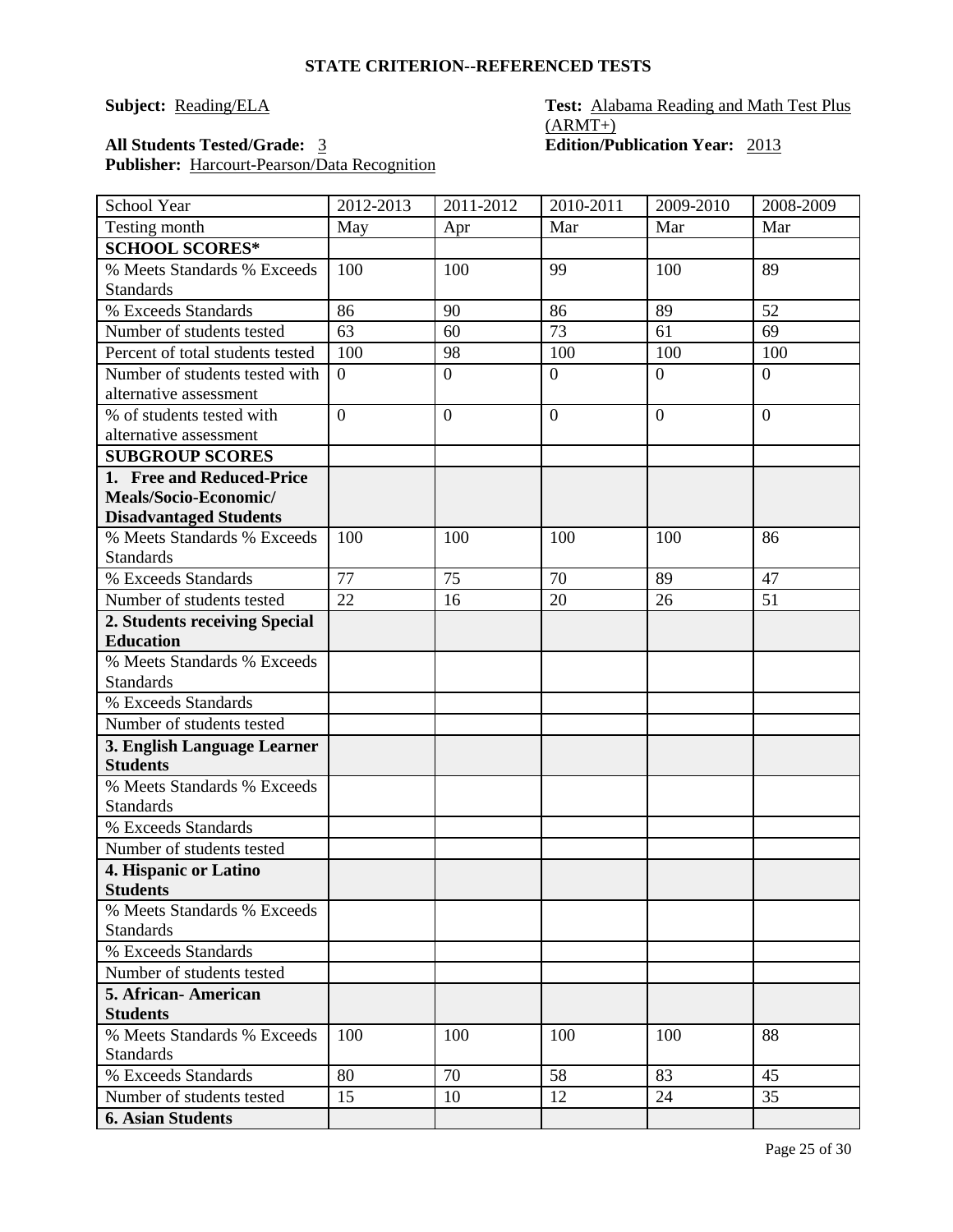| % Meets Standards % Exceeds      |     |     |     |     |     |
|----------------------------------|-----|-----|-----|-----|-----|
| <b>Standards</b>                 |     |     |     |     |     |
| % Exceeds Standards              |     |     |     |     |     |
| Number of students tested        |     |     |     |     |     |
| 7. American Indian or            |     |     |     |     |     |
| <b>Alaska Native Students</b>    |     |     |     |     |     |
| % Meets Standards % Exceeds      |     |     |     |     |     |
| <b>Standards</b>                 |     |     |     |     |     |
| % Exceeds Standards              |     |     |     |     |     |
| Number of students tested        |     |     |     |     |     |
| 8. Native Hawaiian or other      |     |     |     |     |     |
| <b>Pacific Islander Students</b> |     |     |     |     |     |
| % Meets Standards % Exceeds      |     |     |     |     |     |
| <b>Standards</b>                 |     |     |     |     |     |
| % Exceeds Standards              |     |     |     |     |     |
| Number of students tested        |     |     |     |     |     |
| 9. White Students                |     |     |     |     |     |
| % Meets Standards % Exceeds      | 100 | 100 | 98  | 100 | 93  |
| <b>Standards</b>                 |     |     |     |     |     |
| % Exceeds Standards              | 92  | 98  | 91  | 91  | 60  |
| Number of students tested        | 39  | 43  | 56  | 35  | 32  |
| 10. Two or More Races            |     |     |     |     |     |
| identified Students              |     |     |     |     |     |
| % Meets Standards % Exceeds      |     |     |     |     |     |
| <b>Standards</b>                 |     |     |     |     |     |
| % Exceeds Standards              |     |     |     |     |     |
| Number of students tested        |     |     |     |     |     |
| 11. Other 1: Non Poverty         |     |     |     |     |     |
| % Meets Standards % Exceeds      | 100 | 100 | 98  | 100 | 100 |
| <b>Standards</b>                 |     |     |     |     |     |
| % Exceeds Standards              | 89  | 98  | 92  | 87  | 67  |
| Number of students tested        | 37  | 42  | 51  | 30  | 16  |
| 12. Other 2: Poverty             |     |     |     |     |     |
| % Meets Standards % Exceeds      | 100 | 100 | 100 | 100 | 86  |
| <b>Standards</b>                 |     |     |     |     |     |
| % Exceeds Standards              | 81  | 72  | 73  | 90  | 47  |
| Number of students tested        | 26  | 18  | 22  | 31  | 53  |
| 13. Other 3: Other 3             |     |     |     |     |     |
| % Meets Standards % Exceeds      |     |     |     |     |     |
| <b>Standards</b>                 |     |     |     |     |     |
| % Exceeds Standards              |     |     |     |     |     |
| Number of students tested        |     |     |     |     |     |

**NOTES:** Additional subgroups reported are Non Poverty (Non-disadvantaged students) and Poverty (Disadvantaged students).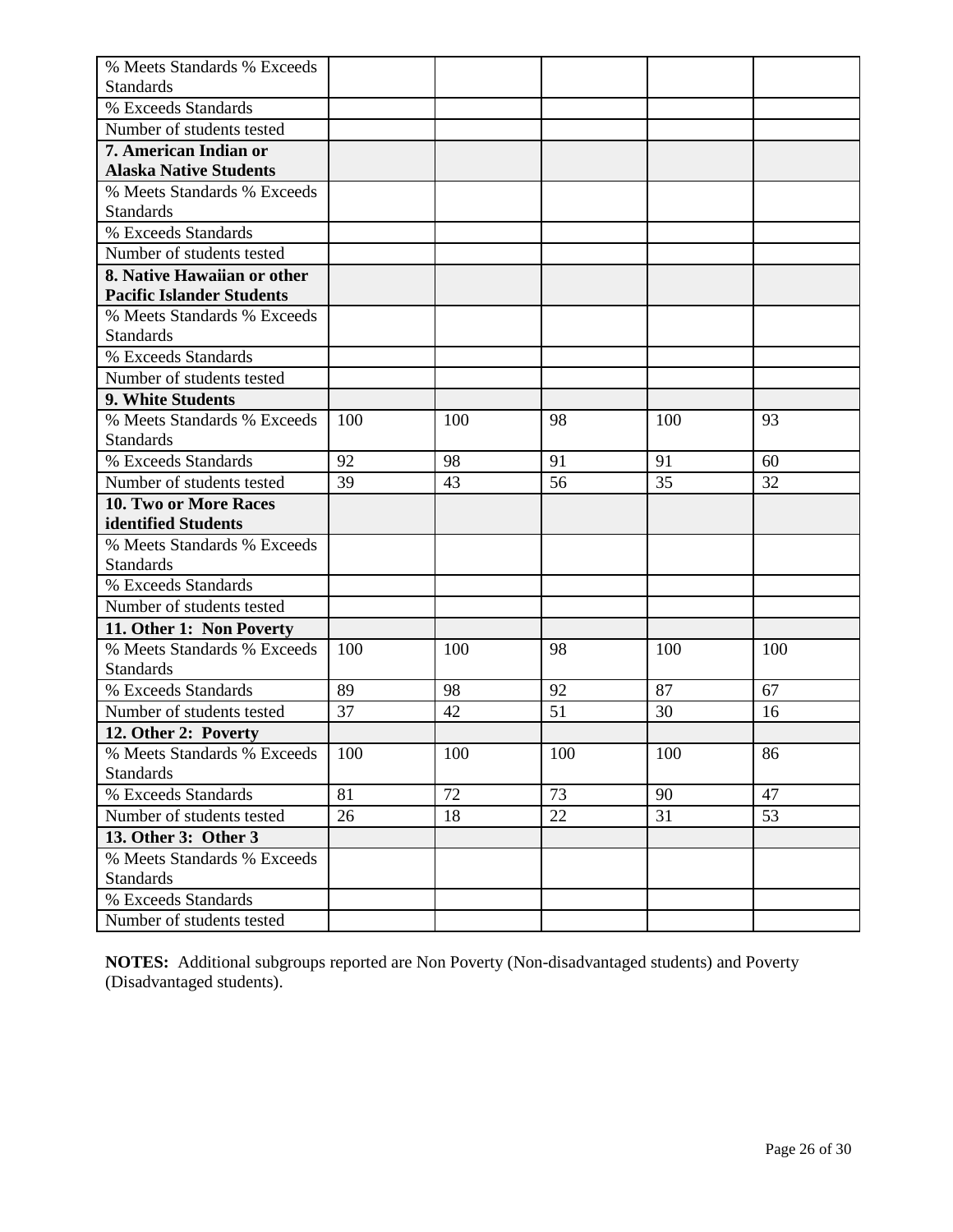### **Subject: Reading/ELA Test: Alabama Reading and Math Test Plus**  $(ARMT+)$ **All Students Tested/Grade:** 4 **Edition/Publication Year:** 2013

**Publisher:** Harcourt-Pearson/Data Recognition

| School Year                            | 2012-2013      | 2011-2012        | 2010-2011      | 2009-2010      | 2008-2009      |
|----------------------------------------|----------------|------------------|----------------|----------------|----------------|
| Testing month                          | May            | Apr              | Mar            | Mar            | Mar            |
| <b>SCHOOL SCORES*</b>                  |                |                  |                |                |                |
| % Meets Standards % Exceeds            | 100            | 100              | 100            | 100            | 97             |
| <b>Standards</b>                       |                |                  |                |                |                |
| % Exceeds Standards                    | 95             | 93               | 96             | 89             | 49             |
| Number of students tested              | 65             | 67               | 51             | 70             | 67             |
| Percent of total students tested       | 100            | 100              | 100            | 100            | 100            |
| Number of students tested with         | $\overline{0}$ | $\overline{0}$   | $\overline{0}$ | $\overline{0}$ | $\overline{0}$ |
| alternative assessment                 |                |                  |                |                |                |
| % of students tested with              | $\overline{0}$ | $\boldsymbol{0}$ | $\overline{0}$ | $\overline{0}$ | $\overline{0}$ |
| alternative assessment                 |                |                  |                |                |                |
| <b>SUBGROUP SCORES</b>                 |                |                  |                |                |                |
| 1. Free and Reduced-Price              |                |                  |                |                |                |
| Meals/Socio-Economic/                  |                |                  |                |                |                |
| <b>Disadvantaged Students</b>          |                |                  |                |                |                |
| % Meets Standards % Exceeds            | 100            | 100              | 100            | 100            | 96             |
| <b>Standards</b>                       |                |                  |                |                |                |
| % Exceeds Standards                    | 93             | 94               | 95             | 82             | 44             |
| Number of students tested              | 15             | 17               | 22             | 22             | 52             |
| 2. Students receiving Special          |                |                  |                |                |                |
| <b>Education</b>                       |                |                  |                |                |                |
| % Meets Standards % Exceeds            |                |                  |                |                |                |
| <b>Standards</b>                       |                |                  |                |                |                |
| % Exceeds Standards                    |                |                  |                |                |                |
| Number of students tested              |                |                  |                |                |                |
| 3. English Language Learner            |                |                  |                |                |                |
| <b>Students</b>                        |                |                  |                |                |                |
| % Meets Standards % Exceeds            |                |                  |                |                |                |
| <b>Standards</b>                       |                |                  |                |                |                |
| % Exceeds Standards                    |                |                  |                |                |                |
| Number of students tested              |                |                  |                |                |                |
| 4. Hispanic or Latino                  |                |                  |                |                |                |
| <b>Students</b>                        |                |                  |                |                |                |
| % Meets Standards % Exceeds            |                |                  |                |                |                |
| <b>Standards</b>                       |                |                  |                |                |                |
| % Exceeds Standards                    |                |                  |                |                |                |
| Number of students tested              |                |                  |                |                |                |
| 5. African-American<br><b>Students</b> |                |                  |                |                |                |
| % Meets Standards % Exceeds            | 100            | 100              | 100            | 100            | 97             |
| <b>Standards</b>                       |                |                  |                |                |                |
| % Exceeds Standards                    | 86             | 67               | 95             | 87             | 45             |
| Number of students tested              | 14             | 9                | 19             | 23             | 42             |
| <b>6. Asian Students</b>               |                |                  |                |                |                |
|                                        |                |                  |                |                |                |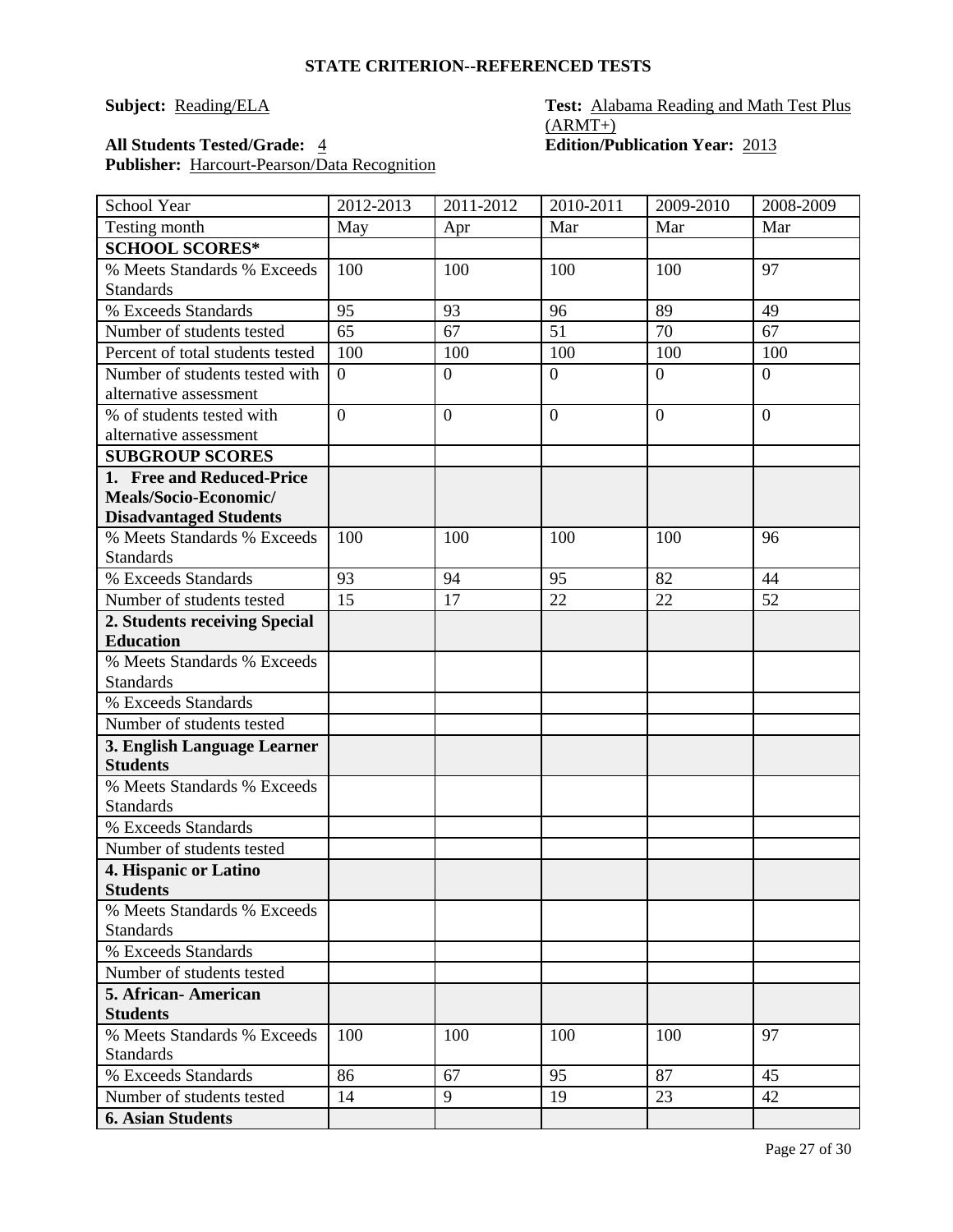| % Meets Standards % Exceeds      |     |     |     |     |     |
|----------------------------------|-----|-----|-----|-----|-----|
| <b>Standards</b>                 |     |     |     |     |     |
| % Exceeds Standards              |     |     |     |     |     |
| Number of students tested        |     |     |     |     |     |
| 7. American Indian or            |     |     |     |     |     |
| <b>Alaska Native Students</b>    |     |     |     |     |     |
| % Meets Standards % Exceeds      |     |     |     |     |     |
| <b>Standards</b>                 |     |     |     |     |     |
| % Exceeds Standards              |     |     |     |     |     |
| Number of students tested        |     |     |     |     |     |
| 8. Native Hawaiian or other      |     |     |     |     |     |
| <b>Pacific Islander Students</b> |     |     |     |     |     |
| % Meets Standards % Exceeds      |     |     |     |     |     |
| <b>Standards</b>                 |     |     |     |     |     |
| % Exceeds Standards              |     |     |     |     |     |
| Number of students tested        |     |     |     |     |     |
| 9. White Students                |     |     |     |     |     |
| % Meets Standards % Exceeds      | 100 | 100 | 100 | 100 | 95  |
| <b>Standards</b>                 |     |     |     |     |     |
| % Exceeds Standards              | 98  | 96  | 97  | 95  | 57  |
| Number of students tested        | 44  | 52  | 30  | 42  | 21  |
| 10. Two or More Races            |     |     |     |     |     |
| identified Students              |     |     |     |     |     |
| % Meets Standards % Exceeds      |     |     |     |     |     |
| <b>Standards</b>                 |     |     |     |     |     |
| % Exceeds Standards              |     |     |     |     |     |
| Number of students tested        |     |     |     |     |     |
| 11. Other 1: Non Poverty         |     |     |     |     |     |
| % Meets Standards % Exceeds      | 100 | 100 | 100 | 100 | 100 |
| <b>Standards</b>                 |     |     |     |     |     |
| % Exceeds Standards              | 98  | 91  | 96  | 92  | 69  |
| Number of students tested        | 45  | 47  | 26  | 39  | 13  |
| 12. Other 2: Poverty             |     |     |     |     |     |
| % Meets Standards % Exceeds      | 100 | 100 | 100 | 100 | 96  |
| <b>Standards</b>                 |     |     |     |     |     |
| % Exceeds Standards              | 90  | 95  | 96  | 84  | 44  |
| Number of students tested        | 20  | 20  | 25  | 31  | 54  |
| 13. Other 3: Other 3             |     |     |     |     |     |
| % Meets Standards % Exceeds      |     |     |     |     |     |
| <b>Standards</b>                 |     |     |     |     |     |
| % Exceeds Standards              |     |     |     |     |     |
| Number of students tested        |     |     |     |     |     |

**NOTES:** Additional subgroups reported are Non Poverty (Non-disadvantaged students) and Poverty (Disadvantaged students).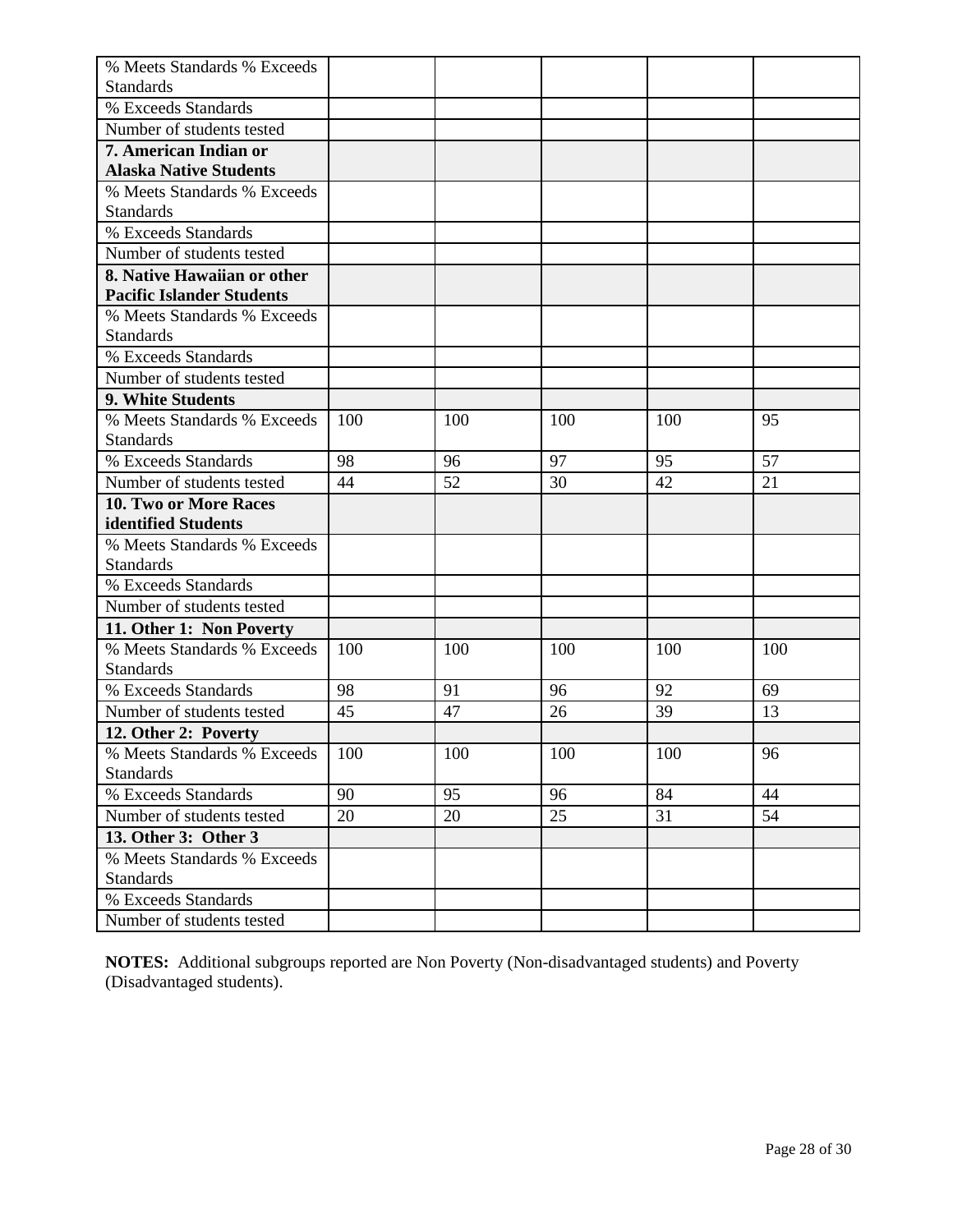### **Subject: Reading/ELA Test: Alabama Reading and Math Test Plus**  $(ARMT+)$ **All Students Tested/Grade:** 5 **Edition/Publication Year:** 2013

**Publisher:** Harcourt-Pearson/Data Recognition

| School Year                                    | 2012-2013       | 2011-2012        | 2010-2011      | 2009-2010       | 2008-2009       |
|------------------------------------------------|-----------------|------------------|----------------|-----------------|-----------------|
| Testing month                                  | May             | Apr              | Mar            | Mar             | Mar             |
| <b>SCHOOL SCORES*</b>                          |                 |                  |                |                 |                 |
| % Meets Standards % Exceeds                    | 100             | 100              | 100            | 100             | 92              |
| <b>Standards</b>                               |                 |                  |                |                 |                 |
| % Exceeds Standards                            | 91              | 97               | 94             | 88              | 49              |
| Number of students tested                      | $\overline{74}$ | 65               | 68             | $\overline{74}$ | $\overline{53}$ |
| Percent of total students tested               | 100             | 100              | 100            | 100             | 98              |
| Number of students tested with                 | $\overline{0}$  | $\boldsymbol{0}$ | $\overline{0}$ | $\overline{0}$  | $\overline{0}$  |
| alternative assessment                         |                 |                  |                |                 |                 |
| % of students tested with                      | $\overline{0}$  | $\overline{0}$   | $\overline{0}$ | $\overline{0}$  | $\overline{0}$  |
| alternative assessment                         |                 |                  |                |                 |                 |
| <b>SUBGROUP SCORES</b>                         |                 |                  |                |                 |                 |
| 1. Free and Reduced-Price                      |                 |                  |                |                 |                 |
| Meals/Socio-Economic/                          |                 |                  |                |                 |                 |
| <b>Disadvantaged Students</b>                  |                 |                  |                |                 |                 |
| % Meets Standards % Exceeds                    | 100             | 100              | 100            | 100             | 87              |
| <b>Standards</b>                               |                 |                  |                |                 |                 |
| % Exceeds Standards                            | 88              | 100              | 91             | 75              | 36              |
| Number of students tested                      | 17              | 28               | 22             | 24              | 32              |
| 2. Students receiving Special                  |                 |                  |                |                 |                 |
| <b>Education</b>                               |                 |                  |                |                 |                 |
| % Meets Standards % Exceeds                    |                 |                  |                |                 | 77              |
| <b>Standards</b><br>% Exceeds Standards        |                 |                  |                |                 | 8               |
| Number of students tested                      |                 |                  |                |                 | 14              |
|                                                |                 |                  |                |                 |                 |
| 3. English Language Learner<br><b>Students</b> |                 |                  |                |                 |                 |
| % Meets Standards % Exceeds                    |                 |                  |                |                 |                 |
| <b>Standards</b>                               |                 |                  |                |                 |                 |
| % Exceeds Standards                            |                 |                  |                |                 |                 |
| Number of students tested                      |                 |                  |                |                 |                 |
| 4. Hispanic or Latino                          |                 |                  |                |                 |                 |
| <b>Students</b>                                |                 |                  |                |                 |                 |
| % Meets Standards % Exceeds                    |                 |                  |                |                 |                 |
| <b>Standards</b>                               |                 |                  |                |                 |                 |
| % Exceeds Standards                            |                 |                  |                |                 |                 |
| Number of students tested                      |                 |                  |                |                 |                 |
| 5. African - American                          |                 |                  |                |                 |                 |
| <b>Students</b>                                |                 |                  |                |                 |                 |
| % Meets Standards % Exceeds                    | 100             | 100              | 100            | 100             | 89              |
| <b>Standards</b>                               |                 |                  |                |                 |                 |
| % Exceeds Standards                            | 71              | 100              | 90             | 87              | 36              |
| Number of students tested                      | 14              | 27               | 20             | 23              | 29              |
| <b>6. Asian Students</b>                       |                 |                  |                |                 |                 |